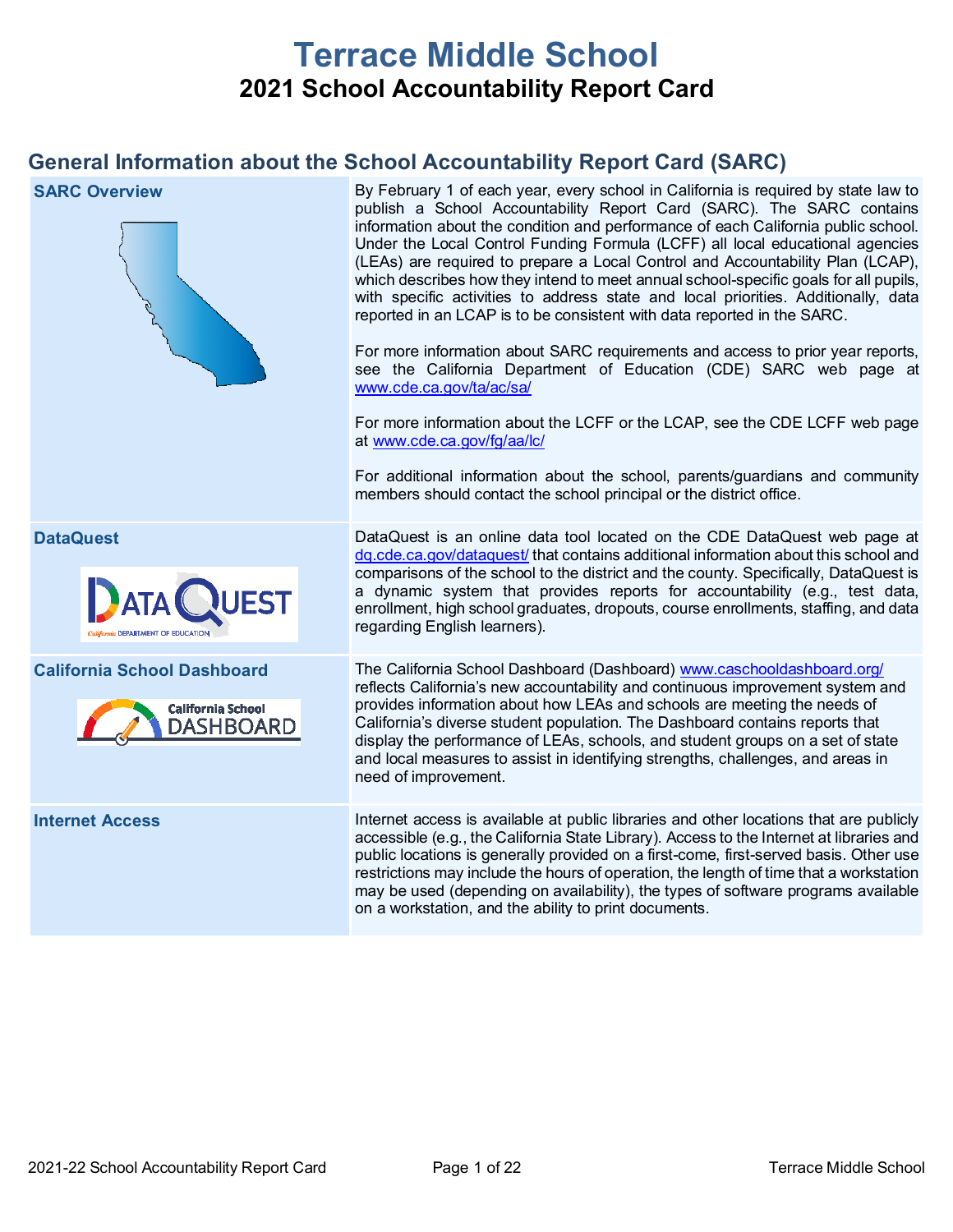#### **2021-22 School Contact Information**

| <b>School Name</b>                       | Terrace Middle School                |
|------------------------------------------|--------------------------------------|
| <b>Street</b>                            | 250 Lange St.                        |
| City, State, Zip                         | Lakeport, CA 95453-3230              |
| <b>Phone Number</b>                      | 707-262-3007                         |
| <b>Principal</b>                         | <b>Bryce Brin</b>                    |
| <b>Email Address</b>                     | bbrin@lakeportusd.org                |
| <b>School Website</b>                    | https://www.lakeportusd.org/Domain/9 |
| <b>County-District-School (CDS) Code</b> | 17640306010649                       |

| 2021-22 District Contact Information |                                         |  |  |  |
|--------------------------------------|-----------------------------------------|--|--|--|
| <b>District Name</b>                 | <b>Lakeport Unified School District</b> |  |  |  |
| <b>Phone Number</b>                  | 707-262-3000                            |  |  |  |
| Superintendent                       | Matt Bullard                            |  |  |  |
| <b>Email Address</b>                 | mbullard@lakeportusd.org                |  |  |  |
| <b>District Website Address</b>      | https://www.lakeportusd.org/            |  |  |  |

#### **2021-22 School Overview**

Terrace School is located in Lakeport, California on the shore of Clear Lake, the largest freshwater lake wholly within the state. About 90 miles north of San Francisco, Lakeport is the county seat of the small rural Lake County. The Lakeport Unified School District boasts one large campus that houses one elementary school, one middle school, and one comprehensive high school. The district also includes one continuation high school and an alternative program that includes a home school program, a community day school and an independent study program.

Terrace School is comprised of approximately 500 students in grades four through eight. Grades 4 and 5 are housed on the "upper campus" and have separate recesses, playground and lunch time. The "lower campus", which is home to the 6th-8th grade students, contains the cafeteria and a new building opened in May of 2019. This new construction is the Library Resource Center (LRC) as part of the Measure T Bond that was passed by voters in 2015. Joining the two campuses together is the Marge Alakszay Center (the MAC) which is a gym and performing arts center that includes locker rooms, a band room, drama room and recording studio.

At Terrace, our mission is "shared work through collaboration". This mission is backed by 90 minutes per week of collaboration and coordination time for teaching staff to work in PLCs.

At Terrace we have a staff designed charter education program called "Viking PRIDE". We strive for all students and staff to live up the the ideals that we spend time studying. Perseverance, Respect, Integrity, Discovery and Empathy (Service) are our tenets for our character. We have a student recognition and reward program that recognizes these traits among other GPA awards and achievement awards.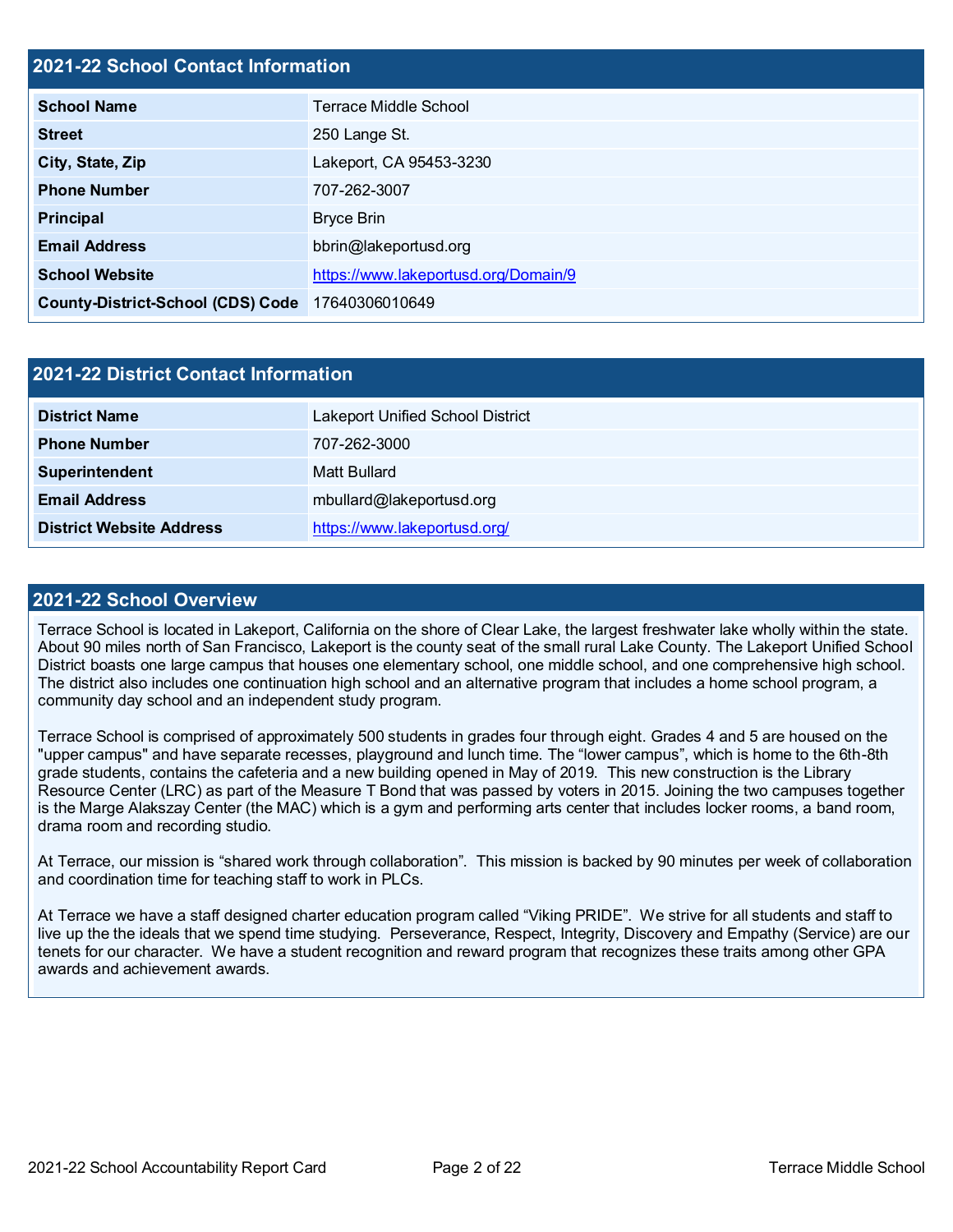## **About this School**

| 2020-21 Student Enrollment by Grade Level |                           |  |  |  |  |
|-------------------------------------------|---------------------------|--|--|--|--|
| <b>Grade Level</b>                        | <b>Number of Students</b> |  |  |  |  |
| Grade 4                                   | 104                       |  |  |  |  |
| Grade 5                                   | 120                       |  |  |  |  |
| Grade 6                                   | 81                        |  |  |  |  |
| Grade 7                                   | 104                       |  |  |  |  |
| Grade 8                                   | 92                        |  |  |  |  |
| <b>Total Enrollment</b>                   | 501                       |  |  |  |  |

## **2020-21 Student Enrollment by Student Group**

| <b>Student Group</b>                   | <b>Percent of Total Enrollment</b> |
|----------------------------------------|------------------------------------|
| Female                                 | 48.3                               |
| <b>Male</b>                            | 51.7                               |
| American Indian or Alaska Native       | 11                                 |
| Asian                                  | 1.2                                |
| <b>Black or African American</b>       | 1.6                                |
| <b>Filipino</b>                        | 1.2                                |
| <b>Hispanic or Latino</b>              | 38.1                               |
| Native Hawaiian or Pacific Islander    | 0.2                                |
| <b>Two or More Races</b>               | $5\phantom{1}$                     |
| <b>White</b>                           | 40.9                               |
| <b>English Learners</b>                | 13.2                               |
| <b>Foster Youth</b>                    | 0.6                                |
| <b>Homeless</b>                        | 11.4                               |
| <b>Socioeconomically Disadvantaged</b> | 73.3                               |
| <b>Students with Disabilities</b>      | 13                                 |

## **A. Conditions of Learning State Priority: Basic**

The SARC provides the following information relevant to the State priority: Basic (Priority 1):

- Degree to which teachers are appropriately assigned and fully credentialed in the subject area and for the pupils they are teaching;
- Pupils have access to standards-aligned instructional materials; and
- School facilities are maintained in good repair

Note: For more information refer to the Updated Teacher Equity Definitions web page at<https://www.cde.ca.gov/pd/ee/teacherequitydefinitions.asp>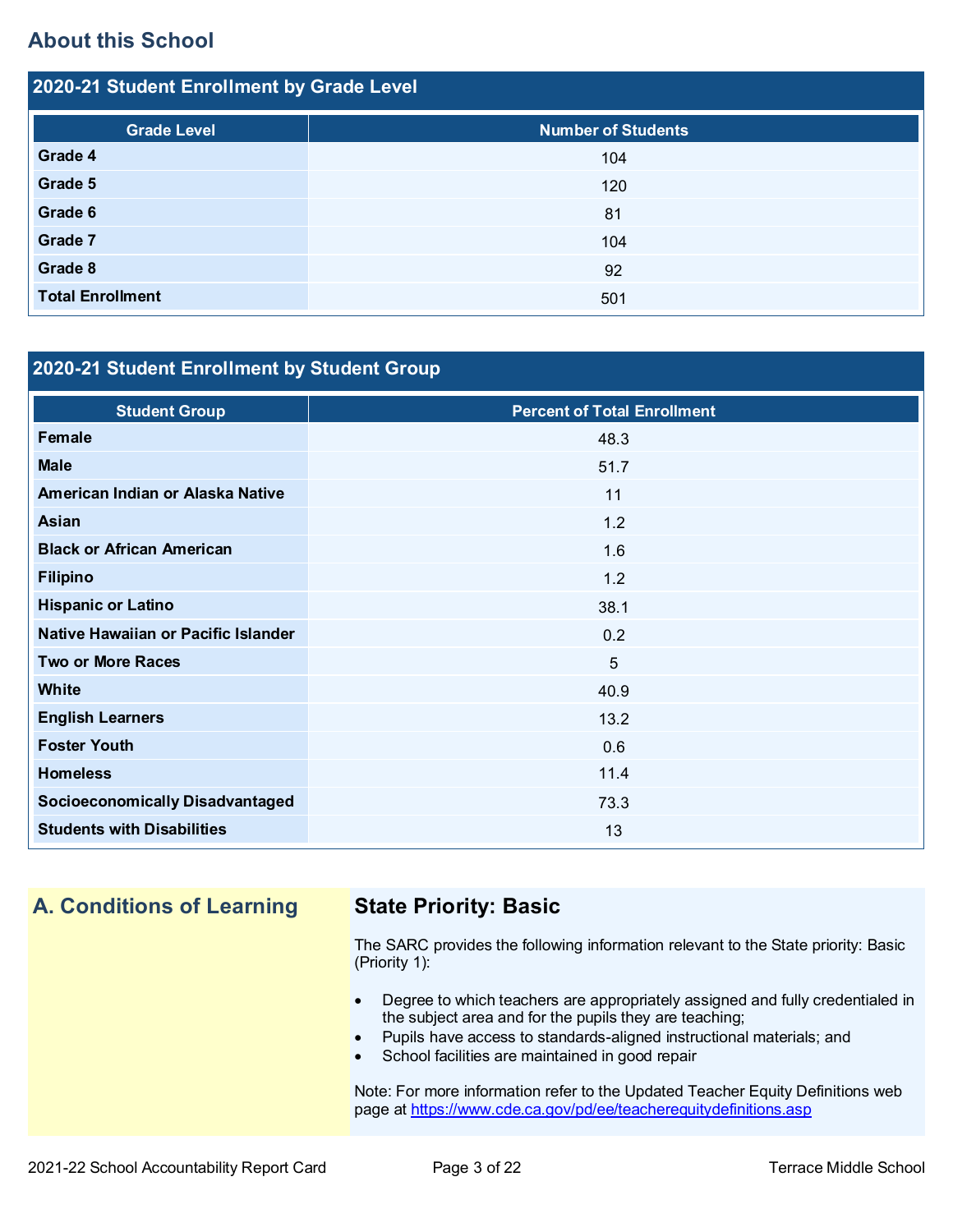# **2019-20 Teacher Preparation and Placement Authorization/Assignment 2019-20 Fully (Preliminary or Clear) Credentialed for Subject and Student Placement (properly assigned)** 23.17 **Intern Credential Holders Properly Assigned** 1 **Teachers Without Credentials and Misassignments ("ineffective" under ESSA)** 4 **Credentialed Teachers Assigned Out-of-Field ("out-of-field" under ESSA)** 0 **Unknown** 0 **Total Teaching Positions** 28.17

Note: The data in this table is based on Full Time Equivalent (FTE) status. One FTE equals one staff member working full time; one FTE could also represent two staff members who each work 50 percent of full time. Additionally, an assignment is defined as a position that an educator is assigned to based on setting, subject, and grade level. An authorization is defined as the services that an educator is authorized to provide to students.

## **2019-20 Teachers Without Credentials and Misassignments (considered "ineffective" under ESSA)**

| <b>Authorization/Assignment</b>                              | 2019-20  |
|--------------------------------------------------------------|----------|
| <b>Permits and Waivers</b>                                   | 4        |
| <b>Misassignments</b>                                        | $\Omega$ |
| <b>Vacant Positions</b>                                      |          |
| <b>Total Teachers Without Credentials and Misassignments</b> | 4        |

# **2019-20 Credentialed Teachers Assigned Out-of-Field (considered "out-of-field" under ESSA)**

| <b>Indicator</b>                                       | 2019-20 |
|--------------------------------------------------------|---------|
| Credentialed Teachers Authorized on a Permit or Waiver |         |
| <b>Local Assignment Options</b>                        |         |
| <b>Total Out-of-Field Teachers</b>                     |         |

#### **2019-20 Class Assignments Indicator 2019-20 Misassignments for English Learners** (a percentage of all the classes with English learners taught by teachers that are misassigned)  $\Omega$ **No credential, permit or authorization to teach** (a percentage of all the classes taught by teachers with no record of an authorization to teach) 0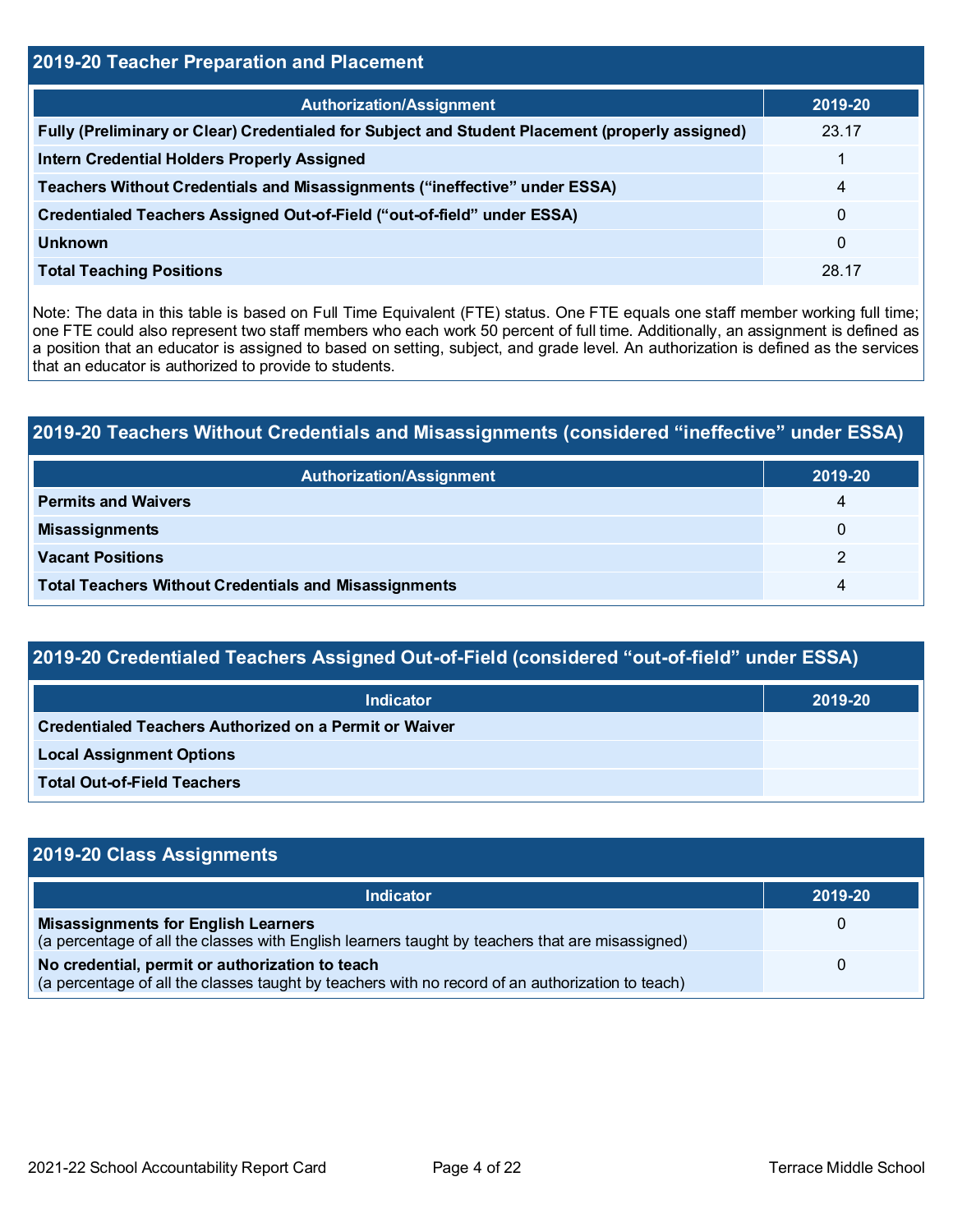#### **2021-22 Quality, Currency, Availability of Textbooks and Other Instructional Materials**

Math and English curriculums are a few year old and have proven themselves very valuable with their digital online components during distance learning. New Science Curriculum has adopted at the end of last year and is being used this year. History curriculum is older and will be updated in the coming years as better frameworks and curriculums are developed.

#### **Year and month in which the data were collected September 2021** September 2021

| <b>Subject</b>                | Textbooks and Other Instructional Materials/year of<br><b>Adoption</b>                                                                                                                                                                                                                                                                         | <b>From</b><br><b>Most</b><br><b>Recent</b><br><b>Adoption</b> | <b>Percent</b><br><b>Students</b><br><b>Lacking Own</b><br><b>Assigned</b><br>Copy |
|-------------------------------|------------------------------------------------------------------------------------------------------------------------------------------------------------------------------------------------------------------------------------------------------------------------------------------------------------------------------------------------|----------------------------------------------------------------|------------------------------------------------------------------------------------|
| <b>Reading/Language Arts</b>  | Reading/Language Arts Houghton Mifflin Harcourt, Houghton<br>Mifflin Harcourt California Journeys<br>2017 Grades 4 and 5<br>Houghton Mifflin Harcourt, Houghton Mifflin Harcourt<br><b>California Collections</b><br>2017 Grades 6-8<br>Houghton Mifflin Harcourt, Houghton Mifflin Harcourt<br>California Escalate<br>English 2017 Grades 4-8 | <b>Yes</b>                                                     | 0                                                                                  |
| <b>Mathematics</b>            | Pearson Scott Foresman, enVision Math, 2014, Grades 4-6<br>Pearson Scott Foresman, en Vision Math, 2017, Grades 7-8                                                                                                                                                                                                                            | <b>Yes</b>                                                     | $\mathbf{0}$                                                                       |
| <b>Science</b>                | Amplify Science, 2021                                                                                                                                                                                                                                                                                                                          | Yes                                                            | $\mathbf{0}$                                                                       |
| <b>History-Social Science</b> | Pearson Scott Foresman, Scott Foresman History-Social<br>Science for California, 2006, Grades 4-5<br>McDougal Littell, McDougal Littell California Middle School<br><b>Social Studies</b><br>Series, 2006, Grades 6-8                                                                                                                          | Yes                                                            | 0                                                                                  |

#### **School Facility Conditions and Planned Improvements**

The campus has adequate space to support teaching and learning. In November 2014, our community passed a \$17 million bond measure that will allow LUSD to modernize its schools and facilities and enhance the learning environment in every school. In 2019 the new "quad" area with outdoor amphitheater and Learning Resource Center (LRC) was completed and opened to students. The LRC is a library and computer lab. This space also serves as meeting space for students before school, at lunch, and after school. Additionally, this space serves as a great place for parent meetings.

The District employs three custodians at Terrace Middle School who strive to keep the facility clean and report any unsafe conditions. In addition, there is one district maintenance worker to address maintenance and safety concerns. In October 2020, the Lakeport Unified School District Director of Maintenance, Operations, and Transportation conducted an inspection of the facility conditions at Terrace Middle School. The results of this inspection indicated that there were no major repairs needed and the overall rating was "exemplary" on the Facility Inspection Tool.

#### **Year and month of the most recent FIT report** 10/2020 **10/2020**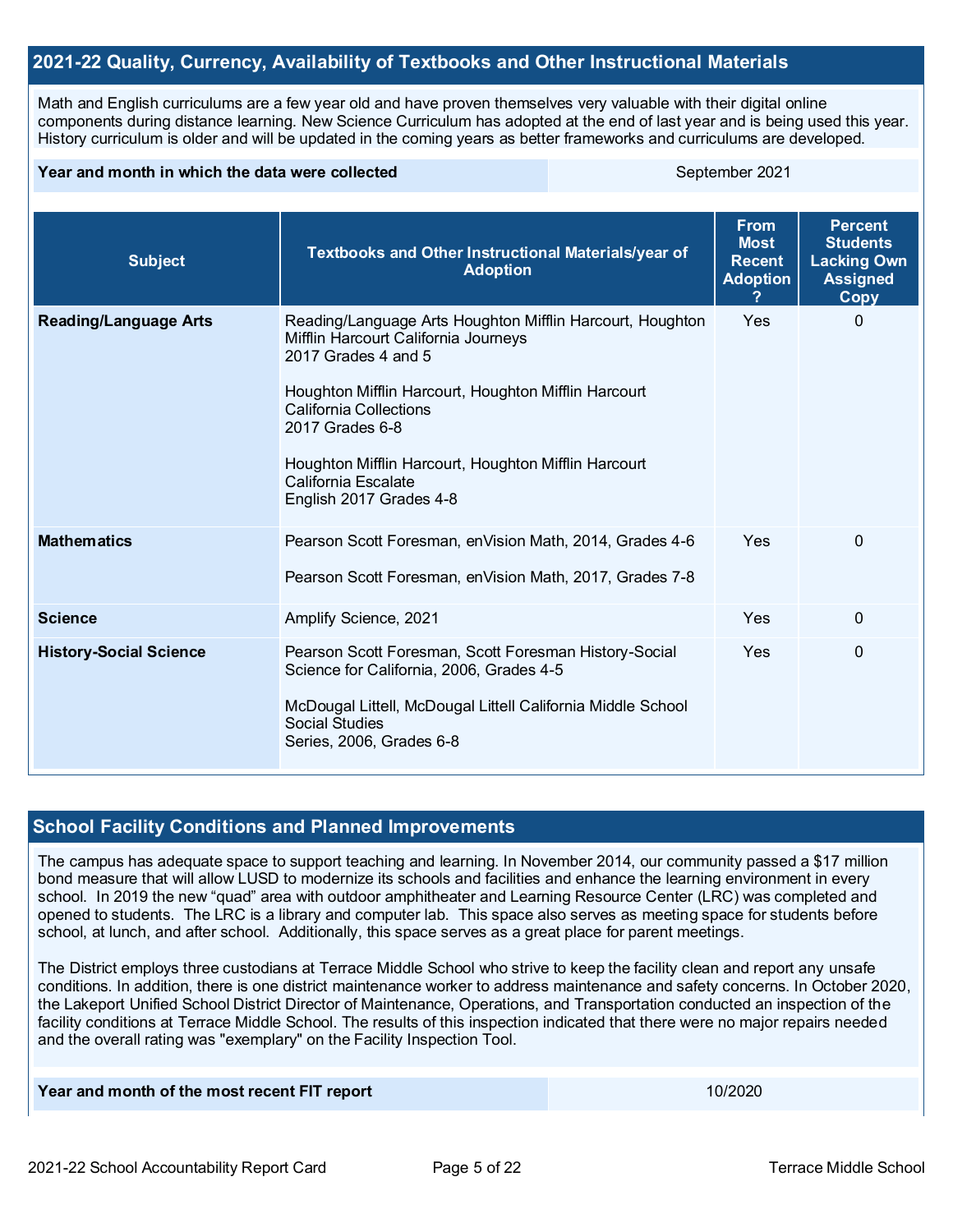| <b>School Facility Conditions and Planned Improvements</b>             |                     |             |                           |                                                  |  |  |  |
|------------------------------------------------------------------------|---------------------|-------------|---------------------------|--------------------------------------------------|--|--|--|
| <b>System Inspected</b>                                                | Rate<br>Good   Fair | <b>Rate</b> | Rate<br>Poor <sup>'</sup> | <b>Repair Needed and Action Taken or Planned</b> |  |  |  |
| <b>Systems:</b><br>Gas Leaks, Mechanical/HVAC, Sewer                   | X                   |             |                           |                                                  |  |  |  |
| Interior:<br><b>Interior Surfaces</b>                                  | X                   |             |                           |                                                  |  |  |  |
| <b>Cleanliness:</b><br>Overall Cleanliness, Pest/Vermin Infestation    | X                   |             |                           |                                                  |  |  |  |
| <b>Electrical</b>                                                      | $\times$            |             |                           |                                                  |  |  |  |
| <b>Restrooms/Fountains:</b><br>Restrooms, Sinks/ Fountains             | X                   |             |                           |                                                  |  |  |  |
| Safety:<br>Fire Safety, Hazardous Materials                            | X                   |             |                           |                                                  |  |  |  |
| Structural:<br>Structural Damage, Roofs                                | $\times$            |             |                           |                                                  |  |  |  |
| External:<br>Playground/School Grounds, Windows/<br>Doors/Gates/Fences | $\times$            |             |                           |                                                  |  |  |  |

| <b>Overall Facility Rate</b> |      |      |      |
|------------------------------|------|------|------|
| <b>Exemplary</b>             | Good | Fair | Poor |
|                              |      |      |      |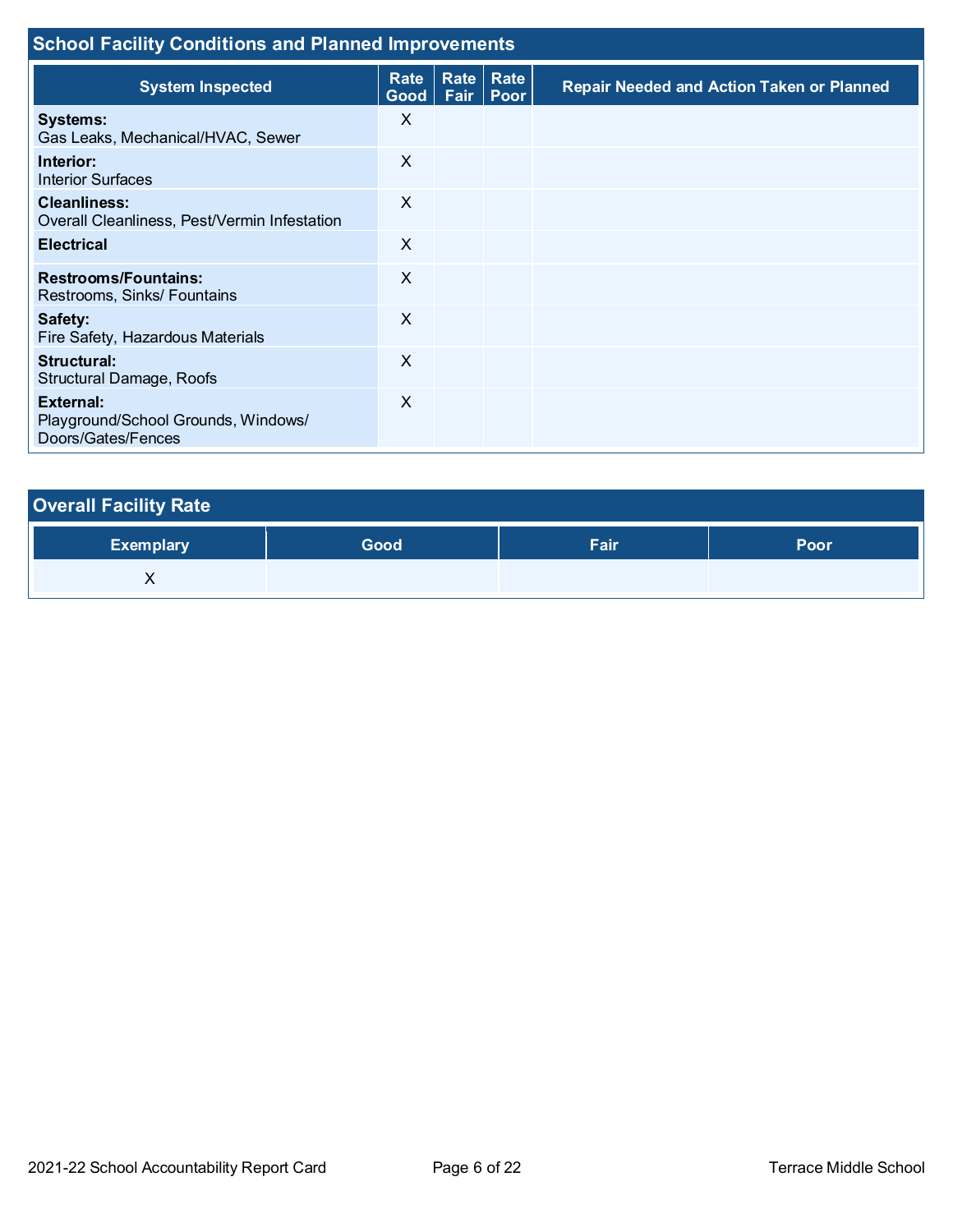## **B. Pupil Outcomes State Priority: Pupil Achievement**

The SARC provides the following information relevant to the State priority: Pupil Achievement (Priority 4):

#### **Statewide Assessments**

(i.e., California Assessment of Student Performance and Progress [CAASPP] System includes the Smarter Balanced Summative Assessments for students in the general education population and the California Alternate Assessments [CAAs] for English language arts/literacy [ELA] and mathematics given in grades three through eight and grade eleven. Only eligible students may participate in the administration of the CAAs. CAAs items are aligned with alternate achievement standards, which are linked with the Common Core State Standards [CCSS] for students with the most significant cognitive disabilities).

The CAASPP System encompasses the following assessments and student participation requirements:

- 1. **Smarter Balanced Summative Assessments and CAAs for ELA** in grades three through eight and grade eleven.
- 2. **Smarter Balanced Summative Assessments and CAAs for mathematics** in grades three through eight and grade eleven.
- 3. **California Science Test (CAST) and CAAs for Science** in grades five, eight, and once in high school (i.e., grade ten, eleven, or twelve).

#### **SARC Reporting in the 2020-2021 School Year Only**

Where the most viable option, LEAs were required to administer the statewide summative assessment in ELA and mathematics. Where a statewide summative assessment was not the most viable option for the LEA (or for one or more gradelevel[s] within the LEA) due to the pandemic, LEAs were allowed to report results from a different assessment that met the criteria established by the State Board of Education (SBE) on March 16, 2021. The assessments were required to be:

- Aligned with CA CCSS for ELA and mathematics;
- Available to students in grades 3 through 8, and grade 11; and
- Uniformly administered across a grade, grade span, school, or district to all eligible students.

#### **Options**

Note that the CAAs could only be administered in-person following health and safety requirements. If it was not viable for the LEA to administer the CAAs in person with health and safety guidelines in place, the LEA was directed to not administer the tests. There were no other assessment options available for the CAAs. Schools administered the Smarter Balanced Summative Assessments for ELA and mathematics, other assessments that meet the SBE criteria, or a combination of both, and they could only choose one of the following:

- Smarter Balanced ELA and mathematics summative assessments;
- Other assessments meeting the SBE criteria; or
- Combination of Smarter Balanced ELA and mathematics summative assessments and other assessments.

The percentage of students who have successfully completed courses that satisfy the requirements for entrance to the University of California and the California State University, or career technical education sequences or programs of study.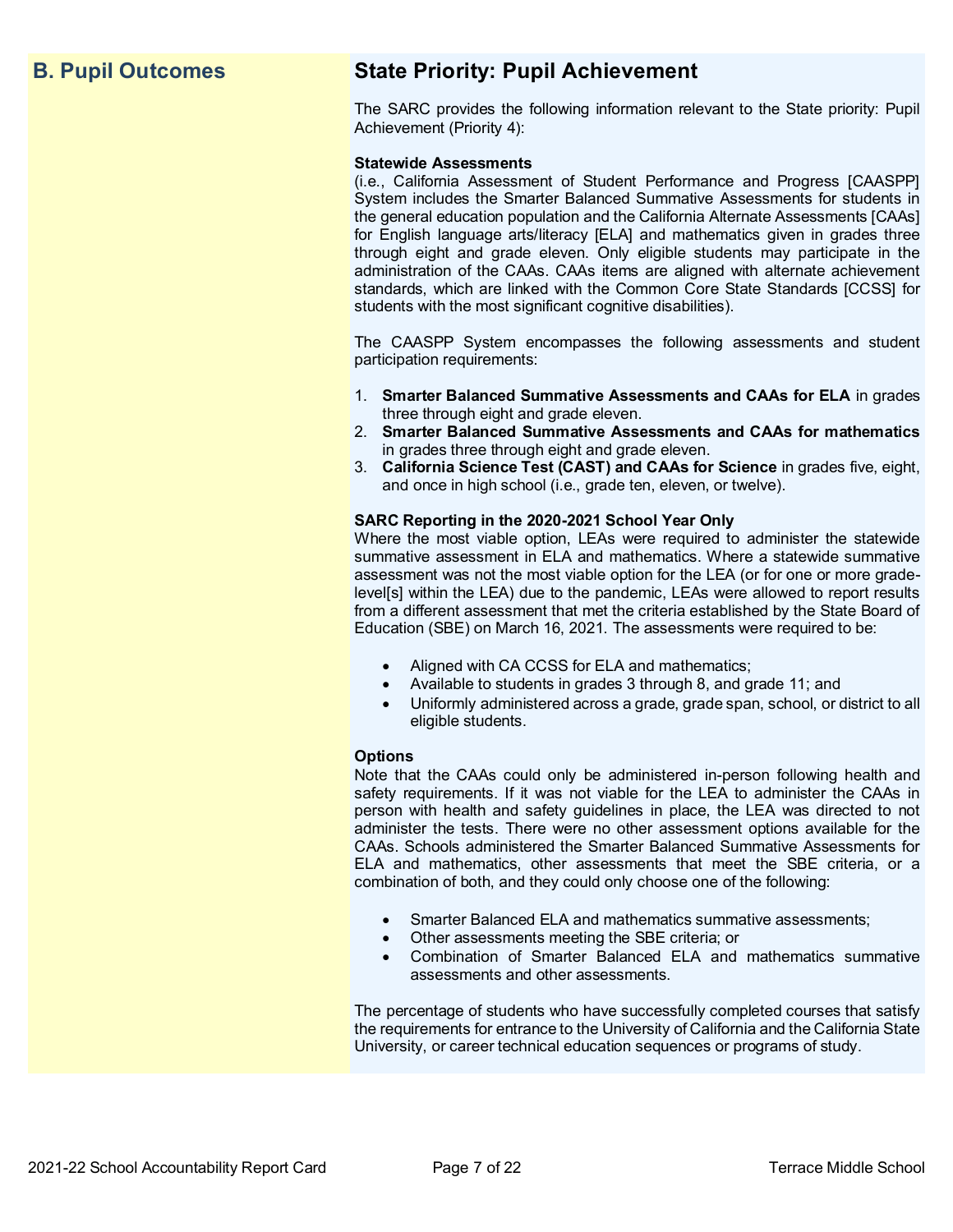#### **Percentage of Students Meeting or Exceeding the State Standard on CAASPP**

This table displays CAASPP test results in ELA and mathematics for all students grades three through eight and grade eleven taking and completing a state-administered assessment.

The 2019-2020 data cells with N/A values indicate that the 2019-2020 data are not available due to the COVID-19 pandemic and resulting summative test suspension. The Executive Order N-30-20 was issued which waived the assessment, accountability, and reporting requirements for the 2019-2020 school year.

The 2020-2021 data cells have N/A values because these data are not comparable to other year data due to the COVID-19 pandemic during the 2020-2021 school year. Where the CAASPP assessments in ELA and/or mathematics is not the most viable option, the LEAs were allowed to administer local assessments. Therefore, the 2020-2021 data between school years for the school, district, state are not an accurate comparison. As such, it is inappropriate to compare results of the 2020-2021 school year to other school years.

| <b>Subject</b>                                                       | <b>School</b><br>2019-20 | <b>School</b><br>2020-21 | <b>District</b><br>2019-20 | <b>District</b><br>2020-21 | <b>State</b><br>2019-20 | <b>State</b><br>2020-21 |
|----------------------------------------------------------------------|--------------------------|--------------------------|----------------------------|----------------------------|-------------------------|-------------------------|
| <b>English Language Arts/Literacy</b><br>$\left($ grades 3-8 and 11) | N/A                      | N/A                      | N/A                        | N/A                        | N/A                     | N/A                     |
| <b>Mathematics</b><br>$(grades 3-8 and 11)$                          | N/A                      | N/A                      | N/A                        | N/A                        | N/A                     | N/A                     |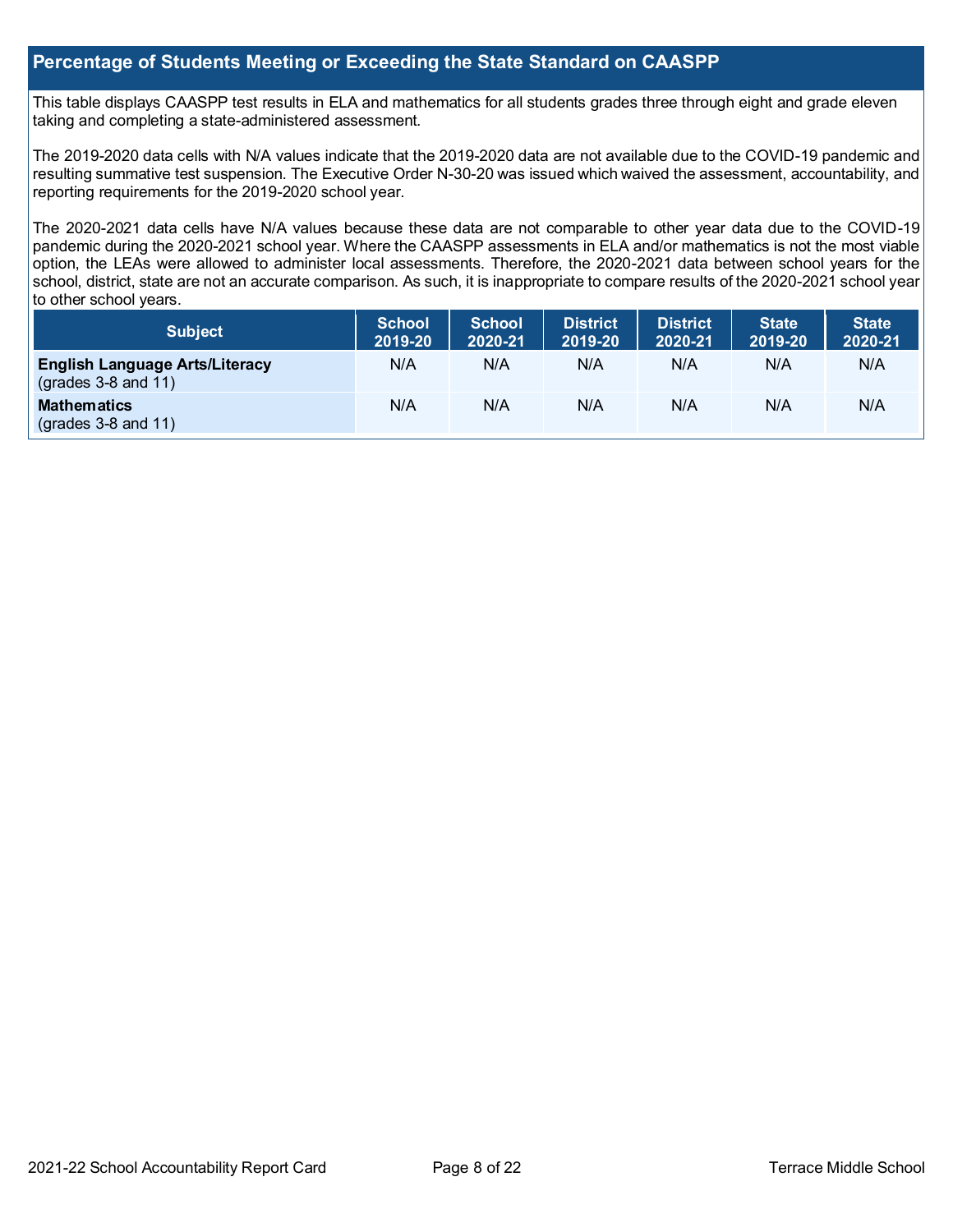## **2020-21 CAASPP Test Results in ELA by Student Group**

This table displays CAASPP test results in ELA by student group for students grades three through eight and grade eleven taking and completing a state-administered assessment. The CDE will populate this table for schools in cases where the school administered the CAASPP assessment. In cases where the school administered a local assessment instead of CAASPP, the CDE will populate this table with "NT" values, meaning this school did not test students using the CAASPP. See the local assessment(s) table for more information.

| <b>CAASPP</b><br><b>Student Groups</b>               | <b>CAASPP</b><br><b>Total</b><br><b>Enrollment</b> | <b>CAASPP</b><br><b>Number</b><br><b>Tested</b> | <b>CAASPP</b><br><b>Percent</b><br><b>Tested</b> | <b>CAASPP</b><br><b>Percent</b><br><b>Not Tested</b> | <b>CAASPP</b><br><b>Percent</b><br>Met or<br><b>Exceeded</b> |
|------------------------------------------------------|----------------------------------------------------|-------------------------------------------------|--------------------------------------------------|------------------------------------------------------|--------------------------------------------------------------|
| <b>All Students</b>                                  | 483                                                | 406                                             | 84.06                                            | 15.94                                                | 27.3                                                         |
| Female                                               | 238                                                | 193                                             | 81.09                                            | 18.91                                                | 30.73                                                        |
| <b>Male</b>                                          | 245                                                | 213                                             | 86.94                                            | 13.06                                                | 24.17                                                        |
| American Indian or Alaska Native                     | 48                                                 | 31                                              | 64.58                                            | 35.42                                                | 9.68                                                         |
| Asian                                                | $\overline{\phantom{a}}$                           | $-$                                             |                                                  |                                                      | --                                                           |
| <b>Black or African American</b>                     |                                                    | --                                              |                                                  |                                                      | --                                                           |
| <b>Filipino</b>                                      |                                                    | $-$                                             |                                                  | --                                                   | --                                                           |
| <b>Hispanic or Latino</b>                            | 189                                                | 162                                             | 85.71                                            | 14.29                                                | 21.88                                                        |
| Native Hawaiian or Pacific Islander                  | $\hspace{0.05cm}$ – $\hspace{0.05cm}$              | $\hspace{0.05cm}$ $\hspace{0.05cm}$             | $-$                                              | $-$                                                  | --                                                           |
| <b>Two or More Races</b>                             | 28                                                 | 23                                              | 82.14                                            | 17.86                                                | 30.43                                                        |
| <b>White</b>                                         | 195                                                | 171                                             | 87.69                                            | 12.31                                                | 32.35                                                        |
| <b>English Learners</b>                              | 69                                                 | 59                                              | 85.51                                            | 14.49                                                | 10.53                                                        |
| <b>Foster Youth</b>                                  | 23                                                 | 18                                              | 78.26                                            | 21.74                                                | 5.56                                                         |
| <b>Homeless</b>                                      | 130                                                | 96                                              | 73.85                                            | 26.15                                                | 12.77                                                        |
| <b>Military</b>                                      |                                                    | $-$                                             |                                                  | --                                                   | $\hspace{0.05cm}$ – $\hspace{0.05cm}$                        |
| <b>Socioeconomically Disadvantaged</b>               | 366                                                | 304                                             | 83.06                                            | 16.94                                                | 23.84                                                        |
| <b>Students Receiving Migrant Education Services</b> | 11                                                 | 9                                               | 81.82                                            | 18.18                                                | --                                                           |
| <b>Students with Disabilities</b>                    | 65                                                 | 53                                              | 81.54                                            | 18.46                                                | 5.66                                                         |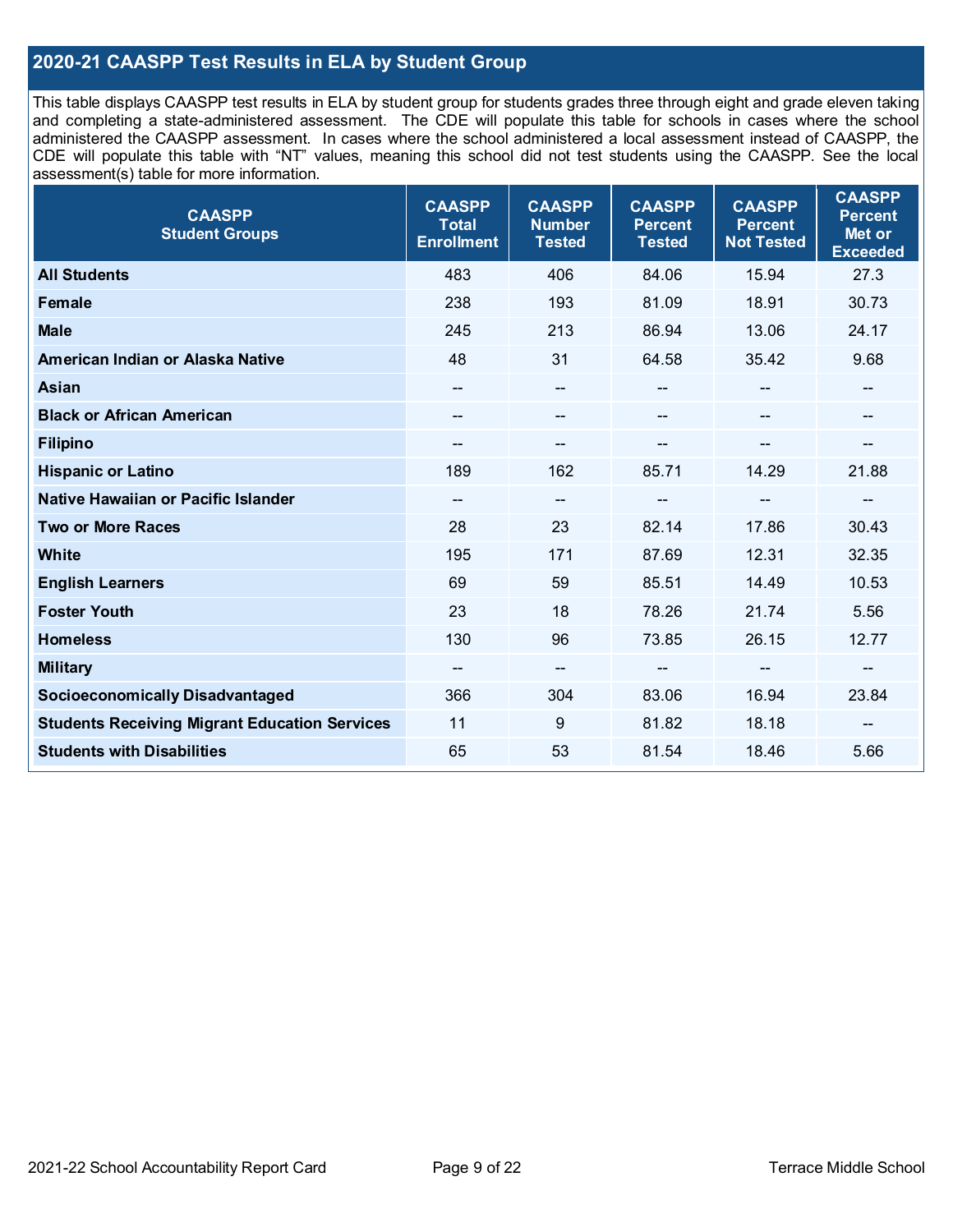### **2020-21 CAASPP Test Results in Math by Student Group**

This table displays CAASPP test results in Math by student group for students grades three through eight and grade eleven taking and completing a state-administered assessment. The CDE will populate this table for schools in cases where the school administered the CAASPP assessment. In cases where the school administered a local assessment instead of CAASPP, the CDE will populate this table with "NT" values, meaning this school did not test students using the CAASPP. See the local assessment(s) table for more information.

| <b>CAASPP</b><br><b>Student Groups</b>               | <b>CAASPP</b><br><b>Total</b><br><b>Enrollment</b> | <b>CAASPP</b><br><b>Number</b><br><b>Tested</b> | <b>CAASPP</b><br><b>Percent</b><br><b>Tested</b> | <b>CAASPP</b><br><b>Percent</b><br><b>Not Tested</b> | <b>CAASPP</b><br><b>Percent</b><br>Met or<br><b>Exceeded</b> |
|------------------------------------------------------|----------------------------------------------------|-------------------------------------------------|--------------------------------------------------|------------------------------------------------------|--------------------------------------------------------------|
| <b>All Students</b>                                  | 483                                                | 395                                             | 81.78                                            | 18.22                                                | 12.15                                                        |
| Female                                               | 238                                                | 193                                             | 81.09                                            | 18.91                                                | 7.25                                                         |
| <b>Male</b>                                          | 245                                                | 202                                             | 82.45                                            | 17.55                                                | 16.83                                                        |
| American Indian or Alaska Native                     | 48                                                 | 29                                              | 60.42                                            | 39.58                                                | 0.00                                                         |
| Asian                                                |                                                    | --                                              |                                                  |                                                      |                                                              |
| <b>Black or African American</b>                     | $\overline{\phantom{a}}$                           | $\hspace{0.05cm}$ $\hspace{0.05cm}$             | $\qquad \qquad \blacksquare$                     | $\mathbf{m}$                                         | $\qquad \qquad -$                                            |
| <b>Filipino</b>                                      | --                                                 | --                                              | --                                               |                                                      | $-$                                                          |
| <b>Hispanic or Latino</b>                            | 189                                                | 156                                             | 82.54                                            | 17.46                                                | 11.54                                                        |
| Native Hawaiian or Pacific Islander                  | --                                                 | $\hspace{0.05cm}$ – $\hspace{0.05cm}$           | --                                               | $\overline{\phantom{m}}$                             | $\qquad \qquad -$                                            |
| <b>Two or More Races</b>                             | 28                                                 | 22                                              | 78.57                                            | 21.43                                                | 9.09                                                         |
| <b>White</b>                                         | 195                                                | 170                                             | 87.18                                            | 12.82                                                | 11.18                                                        |
| <b>English Learners</b>                              | 69                                                 | 53                                              | 76.81                                            | 23.19                                                | 3.77                                                         |
| <b>Foster Youth</b>                                  | 23                                                 | 17                                              | 73.91                                            | 26.09                                                | 5.88                                                         |
| <b>Homeless</b>                                      | 130                                                | 94                                              | 72.31                                            | 27.69                                                | 6.38                                                         |
| <b>Military</b>                                      | --                                                 | --                                              | --                                               | --                                                   | --                                                           |
| <b>Socioeconomically Disadvantaged</b>               | 366                                                | 295                                             | 80.60                                            | 19.40                                                | 9.15                                                         |
| <b>Students Receiving Migrant Education Services</b> | 11                                                 | $\overline{7}$                                  | 63.64                                            | 36.36                                                | --                                                           |
| <b>Students with Disabilities</b>                    | 65                                                 | 50                                              | 76.92                                            | 23.08                                                | 2.00                                                         |

#### **CAASPP Test Results in Science for All Students**

This table displays the percentage of all students grades five, eight, and High School meeting or exceeding the State Standard.

The 2019-2020 data cells with N/A values indicate that the 2019-2020 data are not available due to the COVID-19 pandemic and resulting summative testing suspension. The Executive Order N-30-20 was issued which waived the assessment, accountability, and reporting requirements for the 2019-2020 school year.

For any 2020-2021 data cells with N/T values indicate that this school did not test students using the CAASPP Science.

| <b>Subject</b>                                  | School  | <b>School</b> | <b>District</b> | <b>District</b> | <b>State</b> | <b>State</b> |
|-------------------------------------------------|---------|---------------|-----------------|-----------------|--------------|--------------|
|                                                 | 2019-20 | 2020-21       | 2019-20         | $2020 - 21$     | 2019-20      | 2020-21      |
| <b>Science</b><br>(grades 5, 8 and high school) | N/A     | 13.64         | N/A             | 17.16           | N/A          | 28.72        |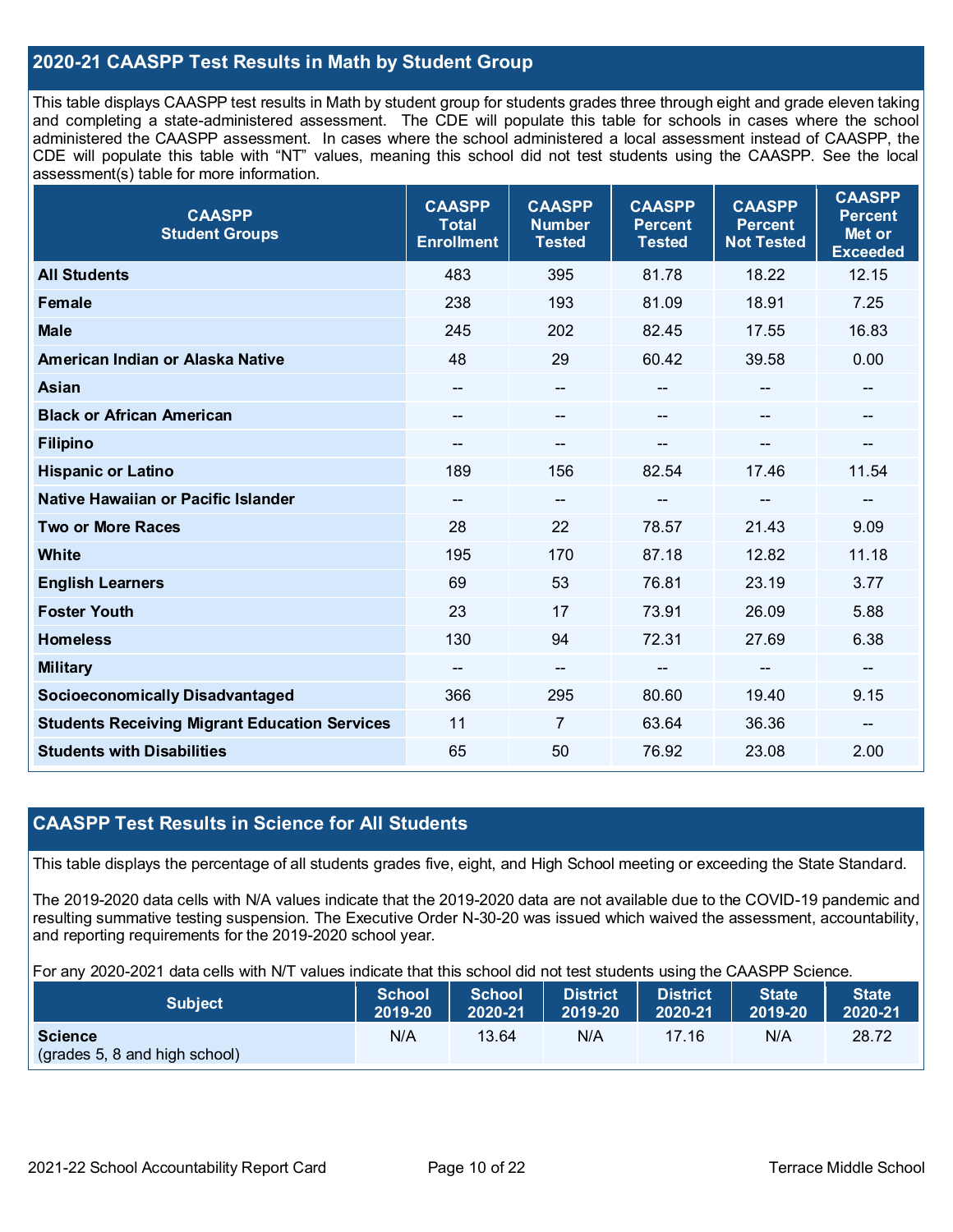## **2020-21 CAASPP Test Results in Science by Student Group**

This table displays CAASPP test results in Science by student group for students grades five, eight, and High School. For any data cells with N/T values indicate that this school did not test students using the CAASPP Science.

| <b>Student Group</b>                                 | <b>Total</b><br><b>Enrollment</b> | <b>Number</b><br><b>Tested</b>        | <b>Percent</b><br><b>Tested</b> | <b>Percent</b><br><b>Not Tested</b> | <b>Percent</b><br>Met or<br><b>Exceeded</b> |
|------------------------------------------------------|-----------------------------------|---------------------------------------|---------------------------------|-------------------------------------|---------------------------------------------|
| <b>All Students</b>                                  | 201                               | 156                                   | 77.61                           | 22.39                               | 13.64                                       |
| Female                                               | 106                               | 75                                    | 70.75                           | 29.25                               | 10.67                                       |
| <b>Male</b>                                          | 95                                | 81                                    | 85.26                           | 14.74                               | 16.46                                       |
| American Indian or Alaska Native                     | 22                                | 11                                    | 50.00                           | 50.00                               | 0.00                                        |
| <b>Asian</b>                                         | $\overline{\phantom{a}}$          | $\hspace{0.05cm}$ – $\hspace{0.05cm}$ | --                              | --                                  | --                                          |
| <b>Black or African American</b>                     | --                                | --                                    | --                              | --                                  | --                                          |
| <b>Filipino</b>                                      | --                                | --                                    |                                 |                                     | --                                          |
| <b>Hispanic or Latino</b>                            | 83                                | 64                                    | 77.11                           | 22.89                               | 11.11                                       |
| Native Hawaiian or Pacific Islander                  | 0                                 | 0                                     | $\mathbf{0}$                    | 0                                   | 0                                           |
| <b>Two or More Races</b>                             | $-$                               | $\hspace{0.05cm}$ – $\hspace{0.05cm}$ | $-$                             | $\qquad \qquad \blacksquare$        | --                                          |
| White                                                | 78                                | 66                                    | 84.62                           | 15.38                               | 18.46                                       |
| <b>English Learners</b>                              | 28                                | 18                                    | 64.29                           | 35.71                               | 0.00                                        |
| <b>Foster Youth</b>                                  | 11                                | 8                                     | 72.73                           | 27.27                               | --                                          |
| <b>Homeless</b>                                      | 46                                | 30                                    | 65.22                           | 34.78                               | 0.00                                        |
| <b>Military</b>                                      | $\Omega$                          | $\mathbf 0$                           | 0                               | $\mathbf 0$                         | 0                                           |
| <b>Socioeconomically Disadvantaged</b>               | 159                               | 119                                   | 74.84                           | 25.16                               | 9.32                                        |
| <b>Students Receiving Migrant Education Services</b> | $\overline{\phantom{a}}$          | --                                    |                                 | --                                  |                                             |
| <b>Students with Disabilities</b>                    | 21                                | 12                                    | 57.14                           | 42.86                               | 9.09                                        |

## **B. Pupil Outcomes State Priority: Other Pupil Outcomes**

The SARC provides the following information relevant to the State priority: Other Pupil Outcomes (Priority 8): Pupil outcomes in the subject area of physical education.

## **2020-21 California Physical Fitness Test Results**

Due to the COVID-19 crisis, the Physical Fitness Test was suspended during the 2020-2021 school year and therefore no data are reported and each cell in this table is populated with "N/A."

| <b>Grade Level</b> | Four of Six Fitness Standards   Five of Six Fitness Standards |     | Percentage of Students Meeting   Percentage of Students Meeting   Percentage of Students Meeting<br><b>Six of Six Fitness Standards</b> |
|--------------------|---------------------------------------------------------------|-----|-----------------------------------------------------------------------------------------------------------------------------------------|
| Grade 5            | N/A                                                           | N/A | N/A                                                                                                                                     |
| Grade 7            | N/A                                                           | N/A | N/A                                                                                                                                     |
| Grade 9            | N/A                                                           | N/A | N/A                                                                                                                                     |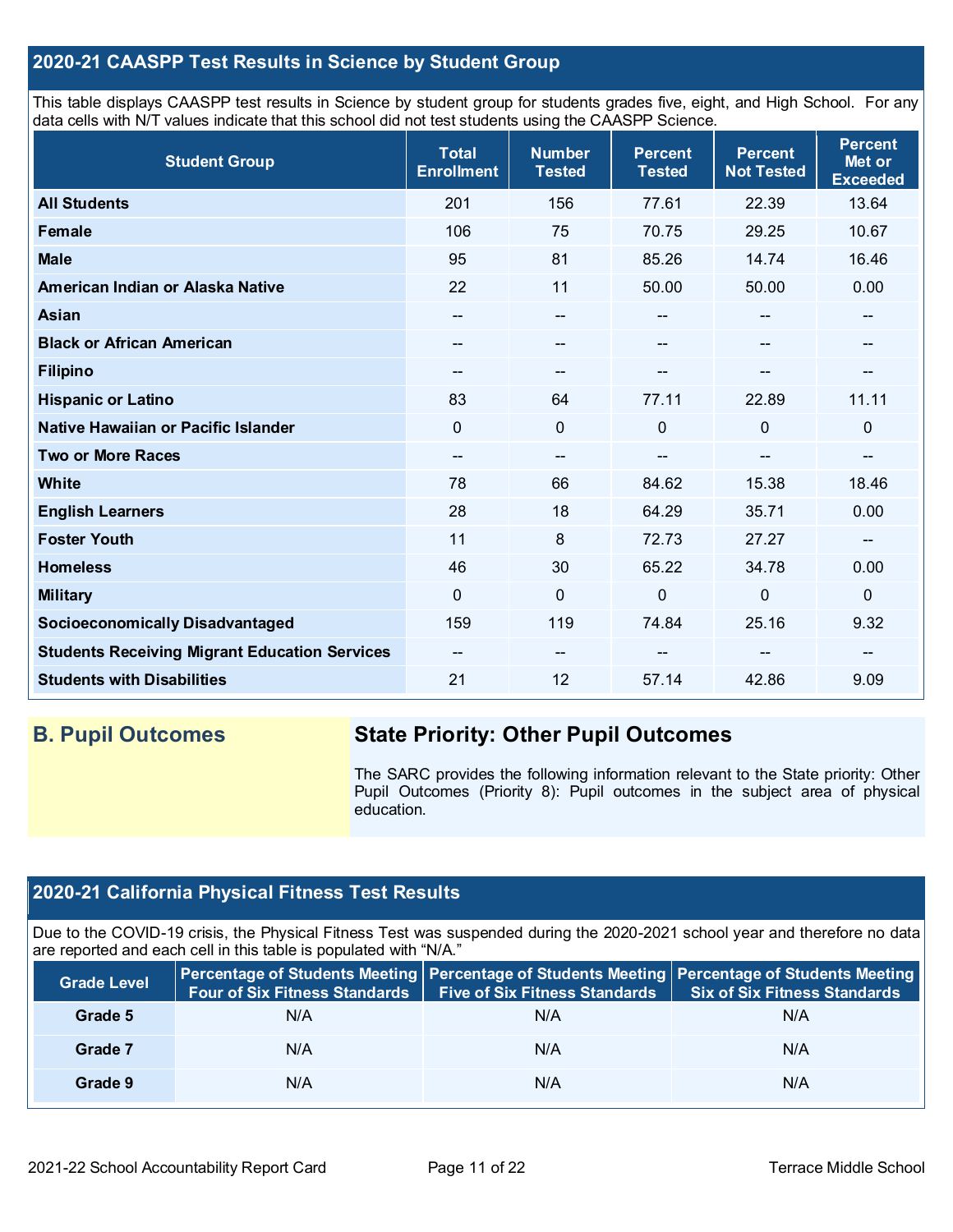## **C. Engagement State Priority: Parental Involvement**

The SARC provides the following information relevant to the State priority: Parental Involvement (Priority 3): Efforts the school district makes to seek parent input in making decisions regarding the school district and at each school site.

#### **2021-22 Opportunities for Parental Involvement**

Terrace Middle School provides many opportunities for parents to participate in their children's education. We encourage parents to participate in any of the following activities and organizations:

TMS Organizations: School Site Council PTO English Learner Advisory Council Native American Advisory Council 8th Grade Parent Committee District Wellness Committee Lakeport Enhanced Education Foundation District Calendar Committee LCAP Parent Committee

TMS Activities: Back to School Night Open House Chaperone Field Trips Volunteer in Classrooms Chaperone 6th-8th Grade Dances Assist with Science Labs Participate in Classroom Projects/Activities Volunteer as Athletic Coaches Participate in Student Led Conferences 3rd Grade Parent Information Night 3rd Grade Sneak Peek Event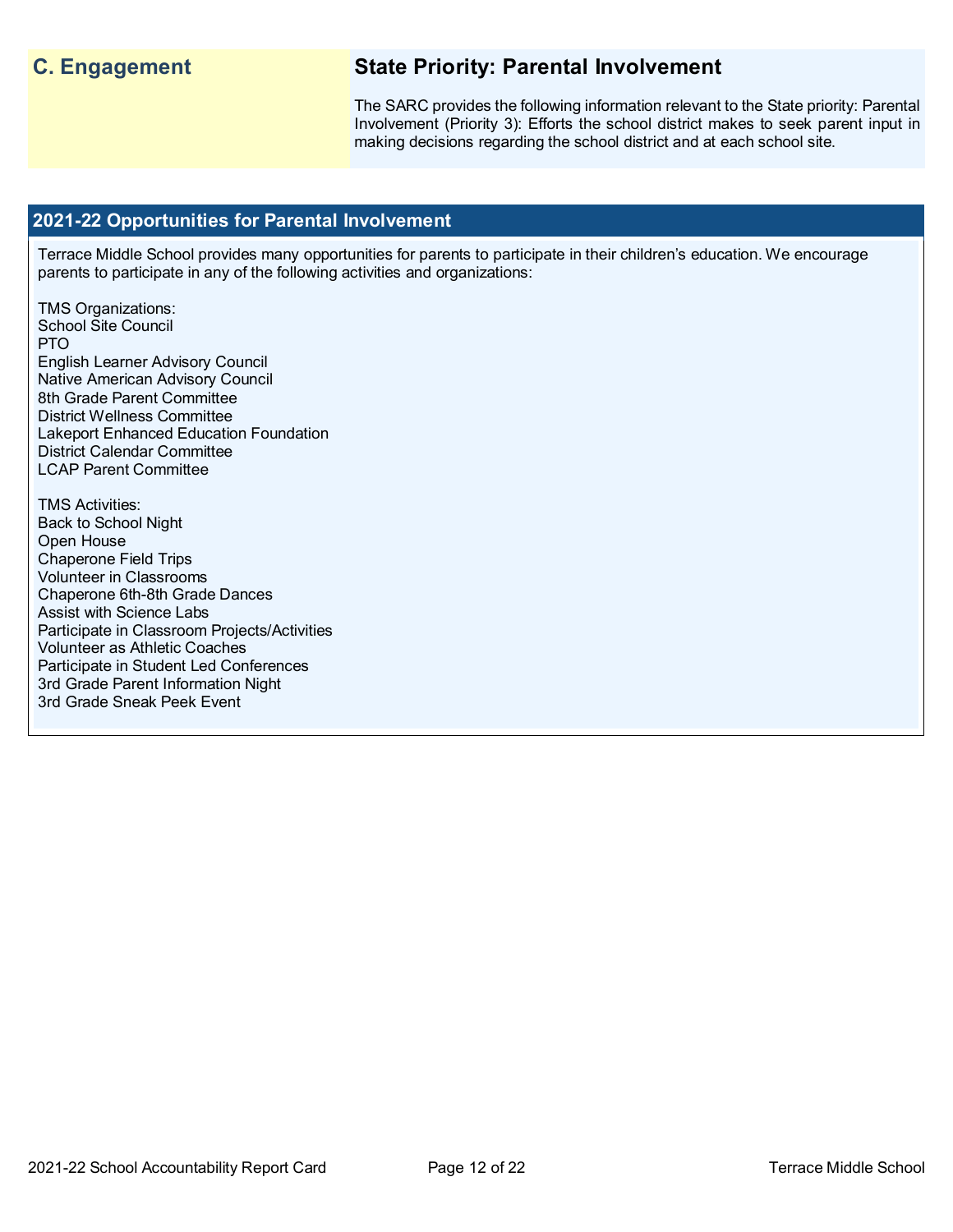## **2020-21 Chronic Absenteeism by Student Group**

| <b>Student Group</b>                                 | <b>Cumulative</b><br><b>Enrollment</b> | <b>Chronic</b><br><b>Absenteeism</b><br><b>Eligible Enrollment</b> | <b>Chronic</b><br><b>Absenteeism</b><br><b>Count</b> | <b>Chronic</b><br><b>Absenteeism</b><br><b>Rate</b> |
|------------------------------------------------------|----------------------------------------|--------------------------------------------------------------------|------------------------------------------------------|-----------------------------------------------------|
| <b>All Students</b>                                  | 537                                    | 511                                                                | 216                                                  | 42.3                                                |
| <b>Female</b>                                        | 263                                    | 250                                                                | 111                                                  | 44.4                                                |
| <b>Male</b>                                          | 274                                    | 261                                                                | 105                                                  | 40.2                                                |
| American Indian or Alaska Native                     | 57                                     | 54                                                                 | 38                                                   | 70.4                                                |
| <b>Asian</b>                                         | 8                                      | $6\phantom{1}$                                                     | 3                                                    | 50.0                                                |
| <b>Black or African American</b>                     | 10                                     | 10                                                                 | 5                                                    | 50.0                                                |
| <b>Filipino</b>                                      | 6                                      | $6\phantom{1}$                                                     | $\mathbf{1}$                                         | 16.7                                                |
| <b>Hispanic or Latino</b>                            | 206                                    | 196                                                                | 82                                                   | 41.8                                                |
| Native Hawaiian or Pacific Islander                  | 1                                      | 1                                                                  | $\mathbf 0$                                          | 0.0                                                 |
| <b>Two or More Races</b>                             | 26                                     | 26                                                                 | 11                                                   | 42.3                                                |
| <b>White</b>                                         | 219                                    | 208                                                                | 72                                                   | 34.6                                                |
| <b>English Learners</b>                              | 71                                     | 68                                                                 | 30                                                   | 44.1                                                |
| <b>Foster Youth</b>                                  | 24                                     | 23                                                                 | 15                                                   | 65.2                                                |
| <b>Homeless</b>                                      | 70                                     | 66                                                                 | 47                                                   | 71.2                                                |
| <b>Socioeconomically Disadvantaged</b>               | 407                                    | 389                                                                | 184                                                  | 47.3                                                |
| <b>Students Receiving Migrant Education Services</b> | 13                                     | 13                                                                 | 9                                                    | 69.2                                                |
| <b>Students with Disabilities</b>                    | 77                                     | 73                                                                 | 42                                                   | 57.5                                                |

## **C. Engagement State Priority: School Climate**

The SARC provides the following information relevant to the State priority: School Climate (Priority 6):

- Pupil suspension rates;
- Pupil expulsion rates; and
- Other local measures on the sense of safety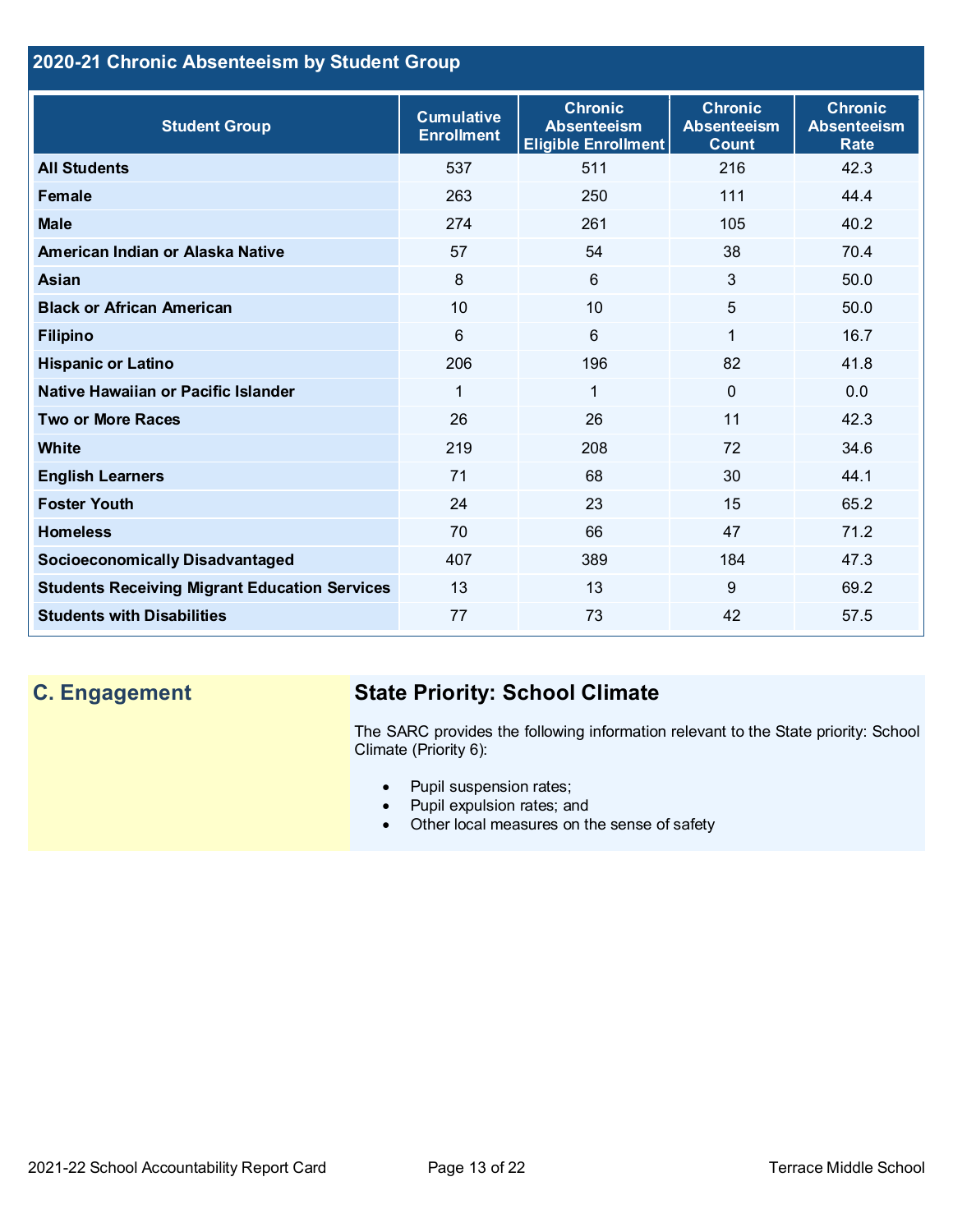#### **Suspensions and Expulsions**

This table displays suspensions and expulsions data collected between July through June, each full school year respectively. Data collected during the 2020-21 school year may not be comparable to earlier years of this collection due to differences in learning mode instruction in response to the COVID-19 pandemic.

| <b>Subject</b>     | <b>School</b><br>2018-19 | <b>School</b><br>2020-21 | <b>District</b><br>2018-19 | District<br>2020-21 | <b>State</b><br>2018-19 | <b>State</b><br>2020-21 |
|--------------------|--------------------------|--------------------------|----------------------------|---------------------|-------------------------|-------------------------|
| <b>Suspensions</b> | 17.25                    | 0.93                     | 11.69                      | 0.54                | 3.47                    | 0.20                    |
| <b>Expulsions</b>  | 0.67                     | 0.00                     | 0.69                       | 0.00                | 0.08                    | 0.00                    |

This table displays suspensions and expulsions data collected between July through February, partial school year due to the COVID-19 pandemic. The 2019-2020 suspensions and expulsions rate data are not comparable to other year data because the 2019-2020 school year is a partial school year due to the COVID-19 crisis. As such, it would be inappropriate to make any comparisons in rates of suspensions and expulsions in the 2019-2020 school year compared to other school years.

| <b>Subject</b>     | <b>School</b><br>2019-20 | <b>District</b><br>2019-20 | <b>State</b><br>2019-20 |
|--------------------|--------------------------|----------------------------|-------------------------|
| <b>Suspensions</b> | 12.85                    | 9.00                       | 2.45                    |
| <b>Expulsions</b>  | 0.87                     | 0.57                       | 0.05                    |

### **2020-21 Suspensions and Expulsions by Student Group**

| <b>Student Group</b>                                 | <b>Suspensions Rate</b> | <b>Expulsions Rate</b> |
|------------------------------------------------------|-------------------------|------------------------|
| <b>All Students</b>                                  | 0.93                    | 0.00                   |
| <b>Female</b>                                        | 0.76                    | 0.00                   |
| <b>Male</b>                                          | 1.09                    | 0.00                   |
| American Indian or Alaska Native                     | 1.75                    | 0.00                   |
| Asian                                                | 0.00                    | 0.00                   |
| <b>Black or African American</b>                     | 0.00                    | 0.00                   |
| <b>Filipino</b>                                      | 0.00                    | 0.00                   |
| <b>Hispanic or Latino</b>                            | 0.00                    | 0.00                   |
| Native Hawaiian or Pacific Islander                  | 0.00                    | 0.00                   |
| <b>Two or More Races</b>                             | 0.00                    | 0.00                   |
| White                                                | 1.83                    | 0.00                   |
| <b>English Learners</b>                              | 0.00                    | 0.00                   |
| <b>Foster Youth</b>                                  | 4.17                    | 0.00                   |
| <b>Homeless</b>                                      | 1.43                    | 0.00                   |
| <b>Socioeconomically Disadvantaged</b>               | 1.23                    | 0.00                   |
| <b>Students Receiving Migrant Education Services</b> | 0.00                    | 0.00                   |
| <b>Students with Disabilities</b>                    | 2.60                    | 0.00                   |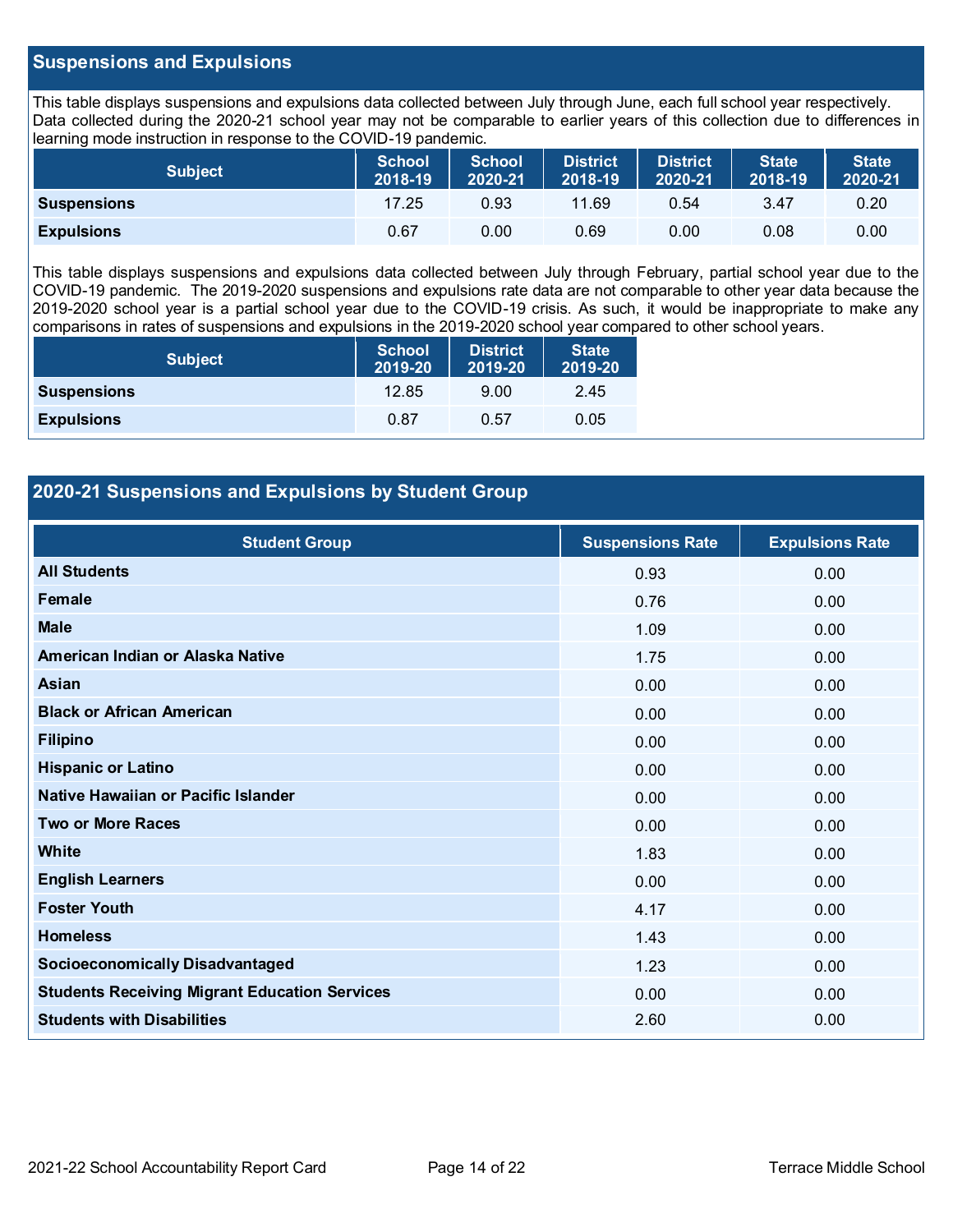#### **2021-22 School Safety Plan**

Because all of the district schools can be found in one location, all schools have participated in the development of the District Safety Plan. The plan is updated annually. The plan includes all disaster procedures and policies. The plan outlines the responsibilities of all employees and is reviewed by the Terrace Middle School staff and School Site Council at the start of each school year. District wide safety drills have been conducted for fire, earthquake, and lockdown procedures. The school also conducts its own drills. Each classroom is equipped with an emergency backpack and with appropriate supplies as well as with evacuation maps and plans.

### **2018-19 Secondary Average Class Size and Class Size Distribution**

This table displays the 2018-19 average class size and class size distribution. The columns titled "Number of Classes" indicates how many classes fall into each size category (a range of total students per classroom). At the secondary school level, this information is reported by subject area rather than grade level.

| <b>Subject</b>               | Average<br><b>Class</b><br><b>Size</b> | 1-22 Students | Number of Classes with   Number of Classes with<br>23-32 Students | <b>Number of Classes with</b><br>33+ Students |
|------------------------------|----------------------------------------|---------------|-------------------------------------------------------------------|-----------------------------------------------|
| <b>English Language Arts</b> | 20                                     | 5             |                                                                   |                                               |
| <b>Mathematics</b>           | 19                                     |               |                                                                   |                                               |
| <b>Science</b>               | 27                                     |               | 8                                                                 |                                               |
| <b>Social Science</b>        | 27                                     |               | 8                                                                 |                                               |

#### **2019-20 Secondary Average Class Size and Class Size Distribution**

This table displays the 2019-20 average class size and class size distribution. The columns titled "Number of Classes" indicates how many classes fall into each size category (a range of total students per classroom). At the secondary school level, this information is reported by subject area rather than grade level.

| <b>Subject</b>               | Average<br><b>Class</b><br><b>Size</b> | <b>1-22 Students</b> | Number of Classes with $\mid$ Number of Classes with $\mid$ Number of Classes with<br>23-32 Students | 33+ Students |
|------------------------------|----------------------------------------|----------------------|------------------------------------------------------------------------------------------------------|--------------|
| <b>English Language Arts</b> | 15                                     | 13                   | 5                                                                                                    |              |
| <b>Mathematics</b>           | 17                                     | 8                    | 4                                                                                                    |              |
| <b>Science</b>               | 25                                     |                      |                                                                                                      |              |
| <b>Social Science</b>        | 21                                     | 5                    | 6                                                                                                    |              |

#### **2020-21 Secondary Average Class Size and Class Size Distribution**

This table displays the 2020-21 average class size and class size distribution. The columns titled "Number of Classes" indicates how many classes fall into each size category (a range of total students per classroom). At the secondary school level, this information is reported by subject area rather than grade level.

| <b>Subject</b>               | Average<br><b>Class</b><br><b>Size</b> | <b>1-22 Students</b> | Number of Classes with   Number of Classes with  <br>23-32 Students | Number of Classes with<br>33+ Students |
|------------------------------|----------------------------------------|----------------------|---------------------------------------------------------------------|----------------------------------------|
| <b>English Language Arts</b> | 19                                     | 6                    | $\overline{4}$                                                      |                                        |
| <b>Mathematics</b>           | 14                                     | 11                   | 3                                                                   |                                        |
| <b>Science</b>               | 22                                     | 3                    | 6                                                                   |                                        |
| <b>Social Science</b>        | 22                                     | 5                    | 4                                                                   |                                        |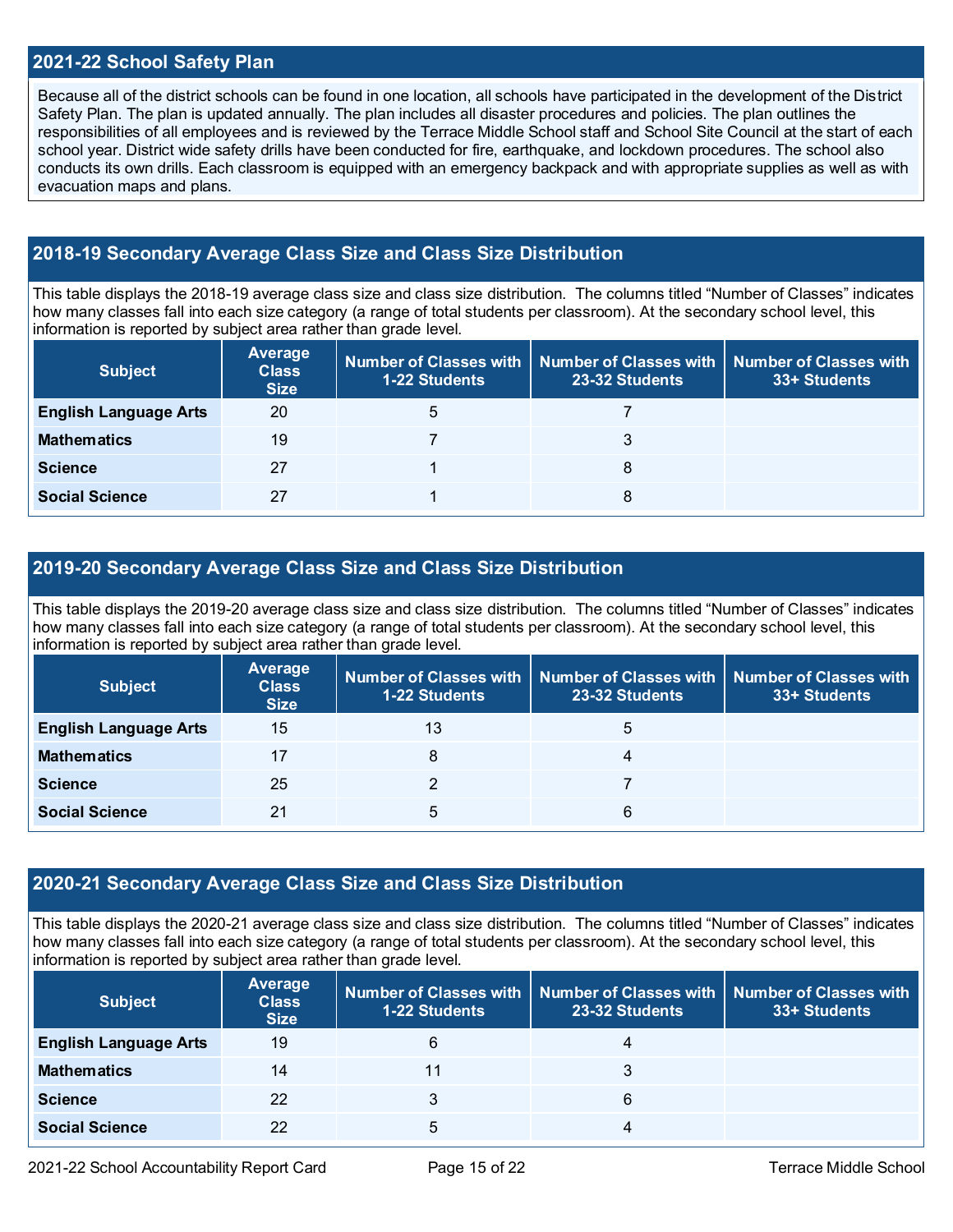## **2020-21 Ratio of Pupils to Academic Counselor**

This table displays the ratio of pupils to Academic Counselor. One full time equivalent (FTE) equals one staff member working full time; one FTE could also represent two staff members who each work 50 percent of full time.

| Title $^{\dagger}$                  | <b>Ratio</b> |
|-------------------------------------|--------------|
| <b>Pupils to Academic Counselor</b> | 626.3        |

### **2020-21 Student Support Services Staff**

This table displays the number of FTE support staff assigned to this school. One full time equivalent (FTE) equals one staff member working full time; one FTE could also represent two staff members who each work 50 percent of full time.

| <b>Title</b>                                                         | <b>Number of FTE Assigned to School</b> |
|----------------------------------------------------------------------|-----------------------------------------|
| <b>Counselor (Academic, Social/Behavioral or Career Development)</b> | 0.8                                     |
| Library Media Teacher (Librarian)                                    | $\mathbf{0}$                            |
| Library Media Services Staff (Paraprofessional)                      | $\Omega$                                |
| <b>Psychologist</b>                                                  | $\mathbf{0}$                            |
| <b>Social Worker</b>                                                 | $\Omega$                                |
| <b>Speech/Language/Hearing Specialist</b>                            | $\mathbf{0}$                            |
| <b>Resource Specialist (non-teaching)</b>                            | $\Omega$                                |

## **2019-20 Expenditures Per Pupil and School Site Teacher Salaries**

This table displays the 2019-20 expenditures per pupil and average teach salary for this school. Cells with N/A values do not require data.

| <b>Level</b>                                         | <b>Total</b><br><b>Expenditures</b><br><b>Per Pupil</b> | <b>Expenditures</b><br><b>Per Pupil</b><br>(Restricted) | <b>Expenditures</b><br><b>Per Pupil</b><br>(Unrestricted) | <b>Average</b><br><b>Teacher</b><br><b>Salary</b> |
|------------------------------------------------------|---------------------------------------------------------|---------------------------------------------------------|-----------------------------------------------------------|---------------------------------------------------|
| <b>School Site</b>                                   | \$7,629                                                 | \$2,673                                                 | \$4,956                                                   | \$62,404                                          |
| <b>District</b>                                      | N/A                                                     | N/A                                                     | \$8,265                                                   | \$62,901                                          |
| <b>Percent Difference - School Site and District</b> | N/A                                                     | N/A                                                     | $-50.1$                                                   | $-0.8$                                            |
| <b>State</b>                                         |                                                         |                                                         | \$8,444                                                   | \$71,544                                          |
| <b>Percent Difference - School Site and State</b>    | N/A                                                     | N/A                                                     | $-52.1$                                                   | $-13.6$                                           |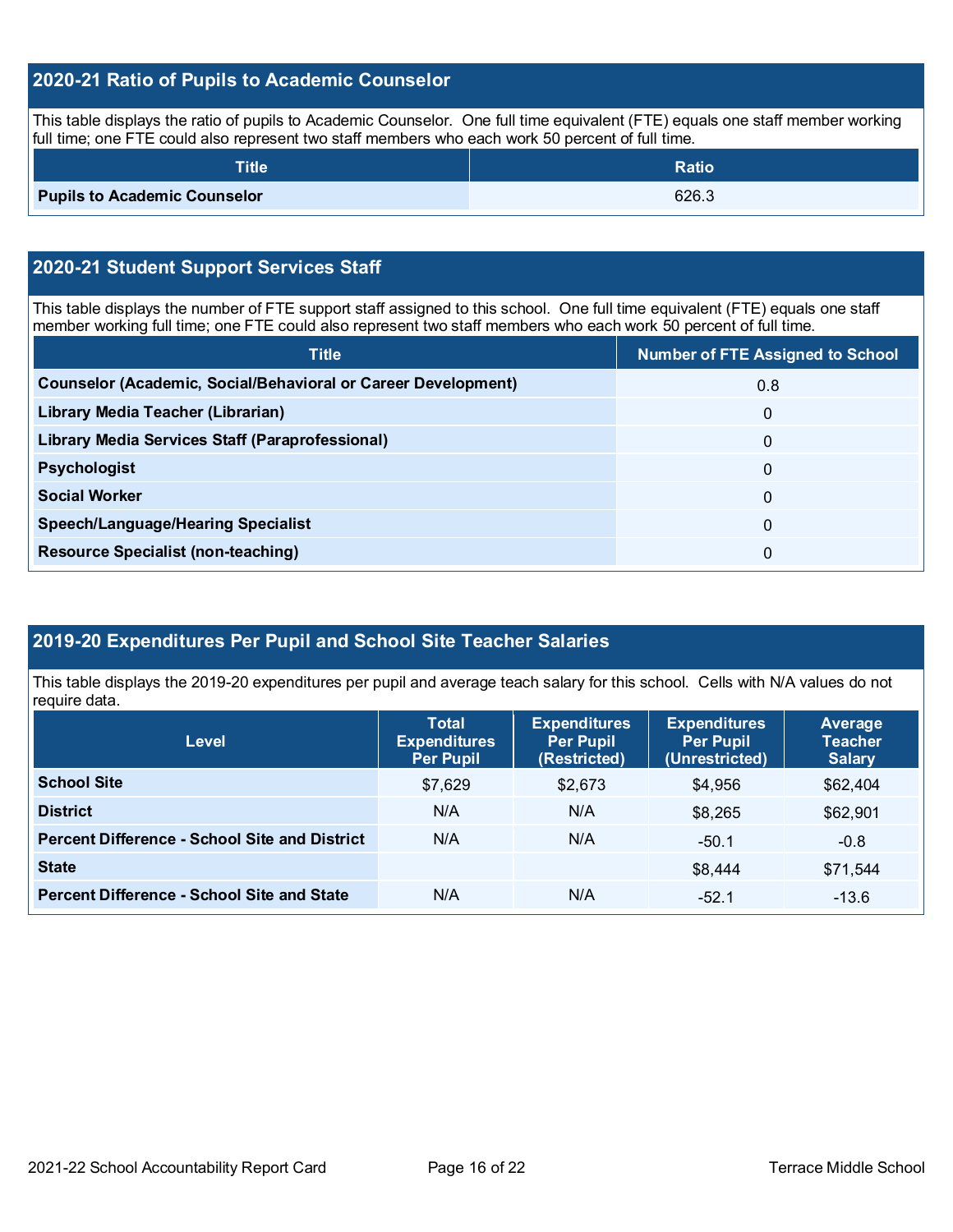#### **2020-21 Types of Services Funded**

The 2020-21 School year has been changed up due to the coronavirus and distance learning. We have continue to use STAR 360 testing and data. We have shifted our intervention to study skills and the use of IXL since we are not able to hold small groups of kids on campus. Title 1 and LCAP funded ELD/Intervention teacher has been running small groups of students on campus to help our at risk students. We have unfortunately had to step away from enrichments this year as we have been focusing on getting the core classes in with shortened days in distance learning. We have continued to provide band over Zoom. The supervision of students program has allowed us to bring some other students on campus for support with their distance learning.

Using Title 1 and LCAP funds we designed a Response to Intervention (RtI) model to support academic intervention. In the 2019-2020 school year we funded a full time Drama Teacher that strengthens our "broad course of study", but ultimately this allows for the master schedule to accommodate intervention and enrichment groups for students. Every 9 weeks using STAR 360 data (funded by Title 1) the staff at Terrace decides as a Data Team (at each grade 4-8) what students are responding and what students are not responding to intervention. We place students in intervention or enrichment based on analysis of the data. All students 6-8 grade have at least one enrichment class whether or not intervention is needed. Students not needing intervention have two enrichment classes in our 7 period day, grades 6-8. We strongly believe that the arts and technology should not be taken away from students needing extra help in Math or ELA. All students at TMS grades 4-8 have either enrichment(s), or an extra class in Math or ELA in addition to the core class. At grades 4-5, we have targeted intervention groups (math and ELA) in an intervention and enrichment period called "Viking Time".

Enrichments (Broad Course of Study):

Grades 4-5, students have Music Class once a week.

Grades 6, students have a choice of year-long Band, or year-long Choir or semesterly enrichments classes of Technology and Organized Study Hall, or Drama.

Grade 7, students have a choice of year-long Band, or year-long Choir or semesterly enrichments classes of Robotics, Games and Society, Horticulture, Team Sports, or

Drama.

Grades 8, students have a choice of year-long Band Class, or year-long Choir Class or semesterly enrichments classes of Robotics and Yearbook, Geography, Anatomy, and Drama.

Our After School Program served over 50 students and focused on homework support and enrichment activities. This ASES grant funded program worked in conjunction with the classroom teachers to help students complete assignments and to be better prepared for class. In addition to this, we have after school tutoring offered three days a week (grades 4-8) on campus and one day a week at the Boys and Girl's Club at the local Native American Rancheria. We also offer Saturday school for truancy and suspension diversion.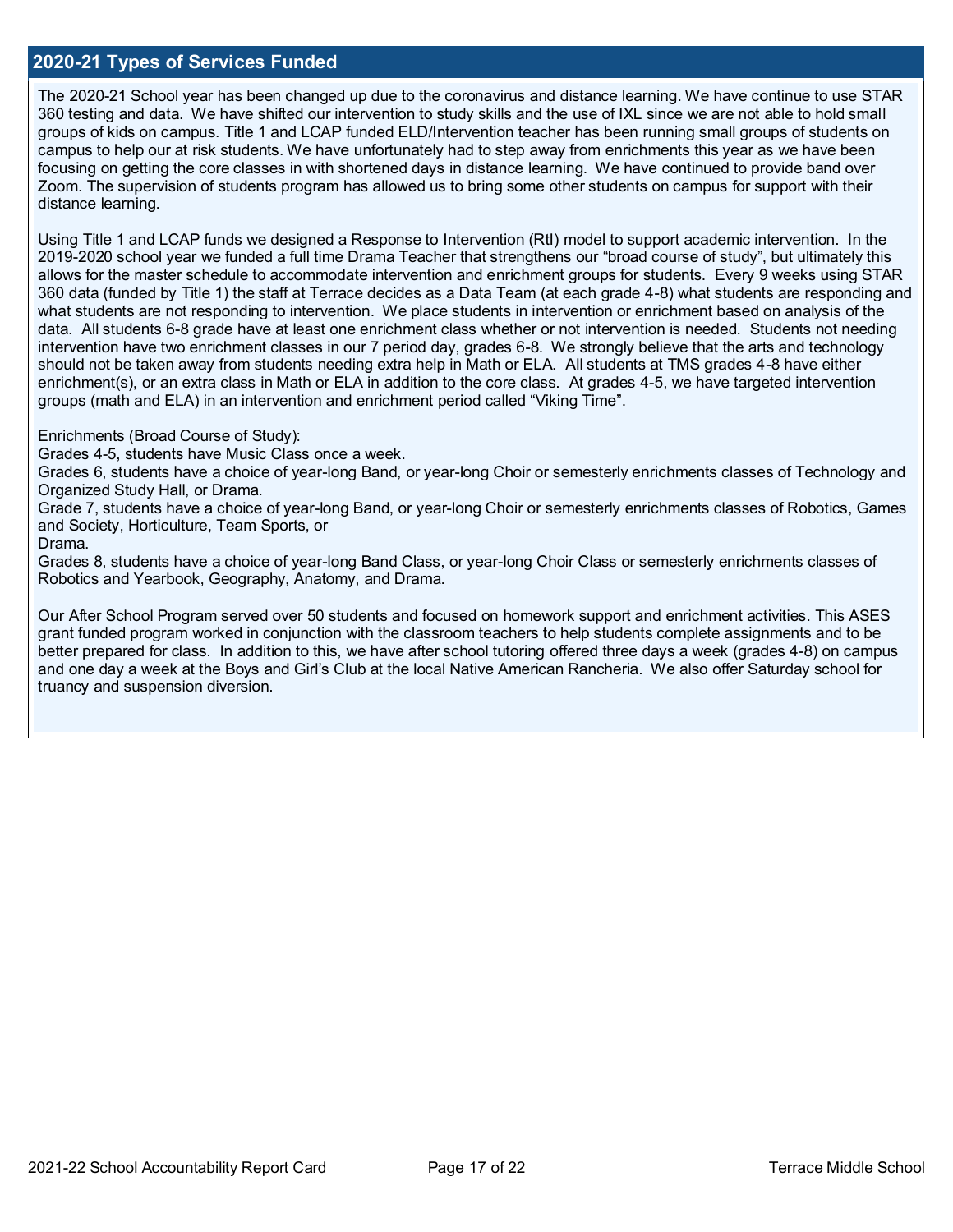## **2019-20 Teacher and Administrative Salaries**

This table displays the 2019-20 Teacher and Administrative salaries. For detailed information on salaries, see the CDE Certification Salaries & Benefits web page at [http://www.cde.ca.gov/ds/fd/cs/.](http://www.cde.ca.gov/ds/fd/cs/)

| Category                                             | <b>District</b><br><b>Amount</b> | <b>State Average</b><br>for Districts<br>in Same Category |
|------------------------------------------------------|----------------------------------|-----------------------------------------------------------|
| <b>Beginning Teacher Salary</b>                      | \$41,560                         | \$45,813                                                  |
| <b>Mid-Range Teacher Salary</b>                      | \$68,846                         | \$70,720                                                  |
| <b>Highest Teacher Salary</b>                        | \$83,749                         | \$93,973                                                  |
| <b>Average Principal Salary (Elementary)</b>         | \$110,670                        | \$111,613                                                 |
| <b>Average Principal Salary (Middle)</b>             | \$110,302                        | \$119,477                                                 |
| <b>Average Principal Salary (High)</b>               | \$107,285                        | \$120,270                                                 |
| <b>Superintendent Salary</b>                         | \$158,475                        | \$150,704                                                 |
| <b>Percent of Budget for Teacher Salaries</b>        | 32%                              | 29%                                                       |
| <b>Percent of Budget for Administrative Salaries</b> | 7%                               | 6%                                                        |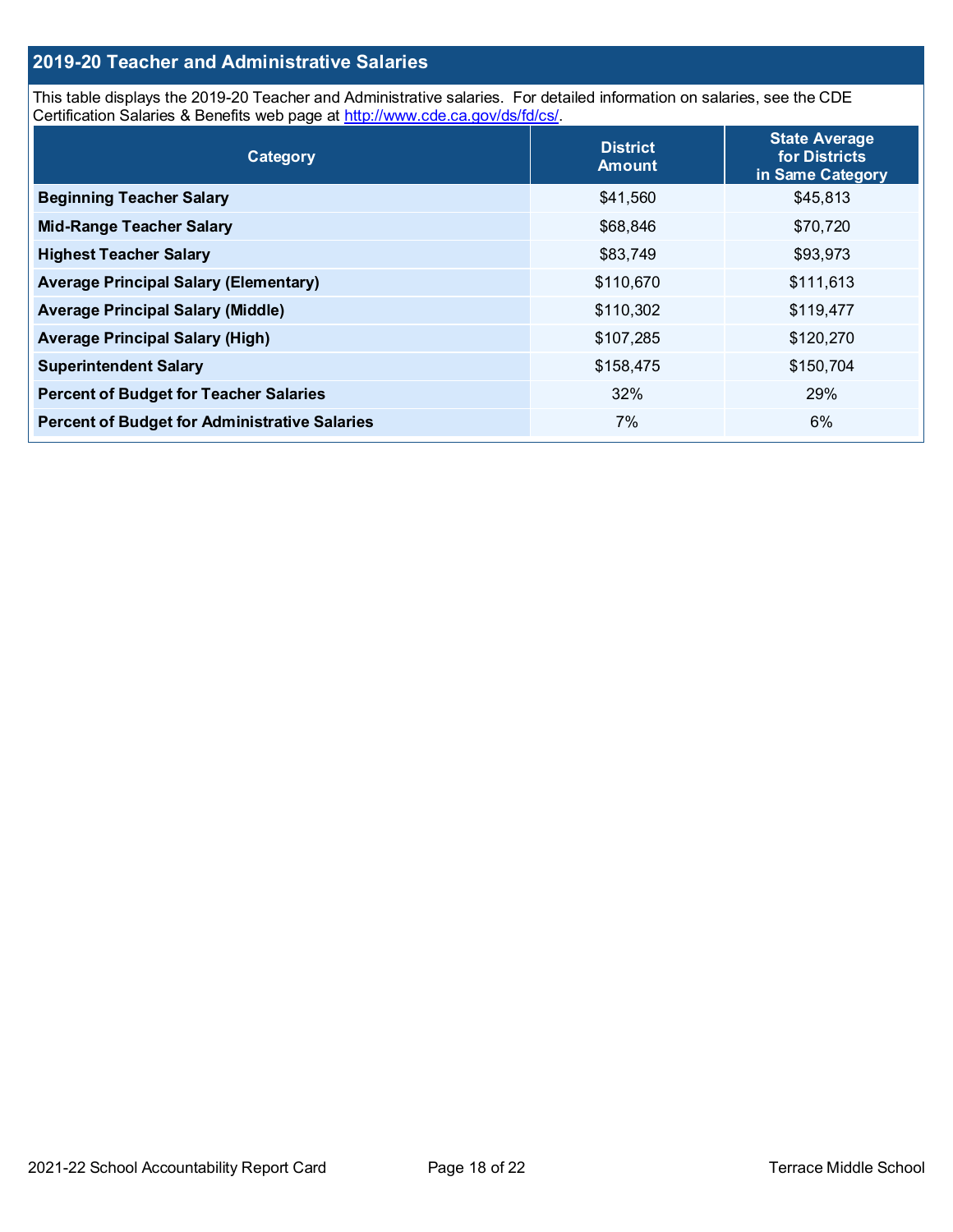Terrace Middle School is proud to have built into its schedule 90 minutes a week of collaboration, coordination and general professional development time.

#### 2021-2022

Staff trained in Sonday Reading Intervention Staff trained in AVID Summer Institute Staff trained in Amplify Science Curriculum Staff trained in Grace Dearborn's Conscious Classrooms Staff trained in Accelerated Learning with LCOE

#### 2020-2021

Staff trained in Zoom, Math and ELA online curriculum, IXL, mystery science, studies weekly, Pear Deck, and Google Apps for Education.

Staff trained in Mind Up SEL curriculum (2 sessions with 3 to come) Staff trained in AVID at the Summer Institute. Staff will start Universal Design for Learning training in 2021.

Terrace School offers support to new and veteran teachers through peer assistance and review (PAR) program and the CalTIP program along with LCOE trainings. The District also employs an instructional coach dedicated solely to Terrace Middle School. This service helps all teachers, but is especially supportive of our new teachers. Para-educators were also provided training focused on teaching strategies and behavior management. Classified clerical staff were provided job-related training from district office personnel. TMS will also be identifying essential standards to help prepare for the planned CAASPP testing in the Spring. LCOE will also begin working with TMS to provide PD in 2021.

2019-2020

Staff was trained on or attended the following:

Staff was trained in Community Circles (2 sessions)

Staff was trained on teaching writing and writing assessment

Staff was trained in Renaissance-STAR 360, by Renaissance Learning (6 hours)

Staff was trained in Professional Learning Community formation for Math and ELA

Selected staff was trained by No Bully- Solution Teams, by the No Bully company (day-long training session #2)

2018-2019

Staff was trained on or attended the following:

Staff was trained on Community Circles (2 sessions)

Interested Staff was trainings on Class Management (Saturday session offered to staff)

Selected staff participated in No Bully- Solution Teams, by the No Bully company ( day-long training)

Staff attends Lake County Office of Education trainings often.

Staff was trained on a new student citizenship points system, "Viking Merits" (4 sessions)

Staff attended California Activity Directors Association state conference

Staff attended Solution Tree- Professional Learning Communities at Work

Staff developed local Character Education, "Viking PRIDE"

Staff developed PBIS week, "Viking Voyage"

This table displays the number of school days dedicated to staff development and continuous improvement.

| <b>Subiect</b>                                                                  |  | $\vert$ 2019-20 $\vert$ 2020-21 $\vert$ 2021-22 $\vert$ |
|---------------------------------------------------------------------------------|--|---------------------------------------------------------|
| Number of school days dedicated to Staff Development and Continuous Improvement |  |                                                         |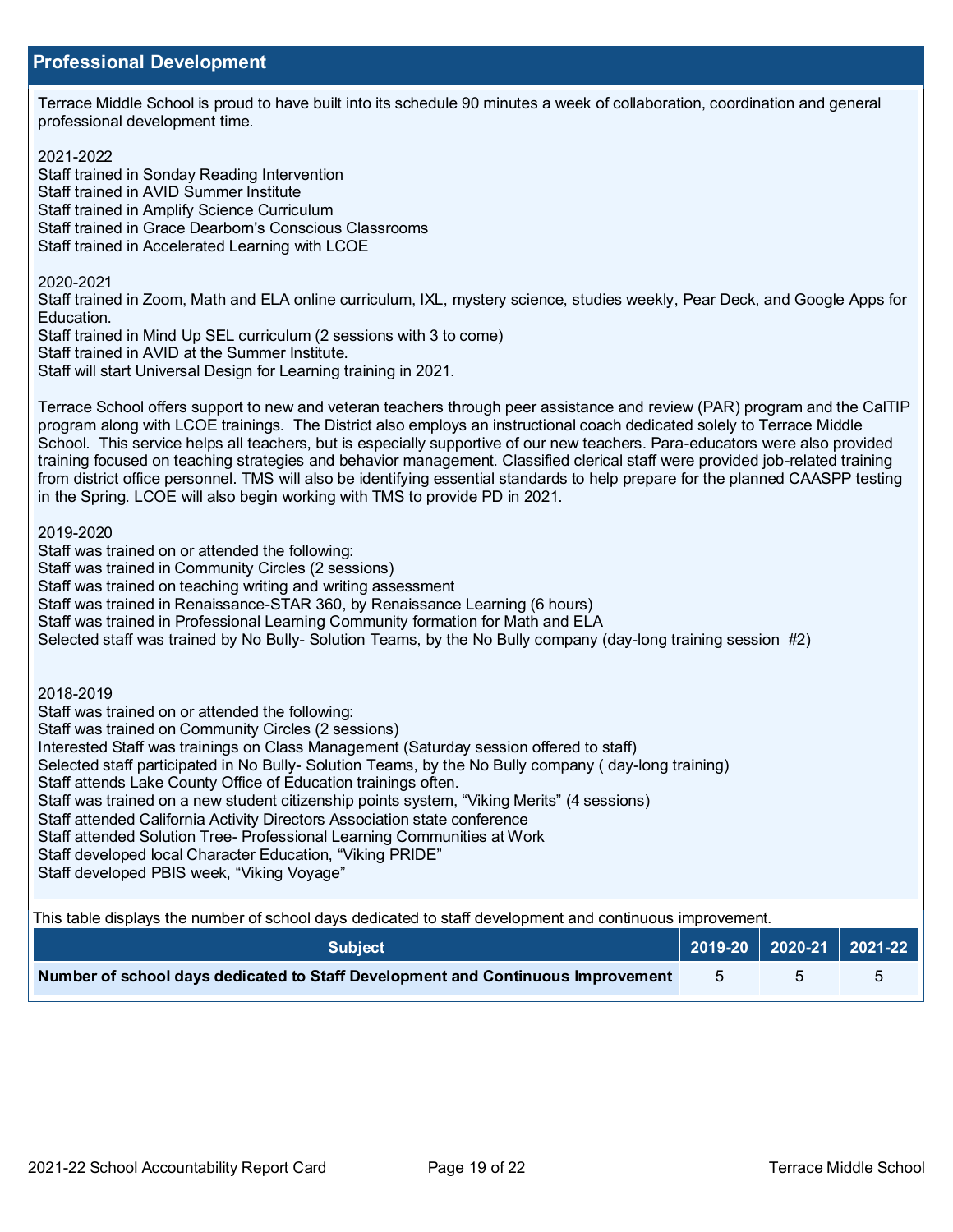# **Lakeport Unified School District 2020-21 Local Accountability Report Card (LARC) Addendum**

## **Local Accountability Report Card (LARC) Addendum**

**2020-21 Local Accountability Report Card (LARC) Addendum Overview**



On July 14, 2021, the California State Board of Education (SBE) determined that the California Department of Education (CDE) will use the SARC as the mechanism to conduct a one-time data collection of the LEA-level aggregate test results of all school's local assessments administered during the 2020–2021 school year in order to meet the federal Every Students Succeeds Act (ESSA) reporting requirement for the Local Educational Agency Accountability Report Cards (LARCs).

Each local educational agency (LEA) is responsible for preparing and posting their annual LARC in accordance with the federal ESSA. As a courtesy, the CDE prepares and posts the LARCs on behalf of all LEAs.

Only for the 2020–2021 school year and the 2020–2021 LARCs, LEAs are required to report their aggregate local assessments test results at the LEA-level to the CDE by populating the tables below via the SARC. These data will be used to meet the LEAs' federal requirement for their LARCs. Note that it is the responsibility of the school and LEA to ensure that all student privacy and suppression rules are in place when reporting data in Tables 3 and 4 in the Addendum, as applicable.

The tables below are not part of the SBE approved 2020–2021 SARC template but rather are the mechanism by which these required data will be collected from LEAs.

For purposes of the LARC and the following tables, an LEA is defined as a school district, a county office of education, or a direct funded charter school.

| <b>2021-22 District Contact Information</b> |                                         |  |  |
|---------------------------------------------|-----------------------------------------|--|--|
| <b>District Name</b>                        | <b>Lakeport Unified School District</b> |  |  |
| <b>Phone Number</b>                         | 707-262-3000                            |  |  |
| Superintendent                              | Matt Bullard                            |  |  |
| <b>Email Address</b>                        | mbullard@lakeportusd.org                |  |  |
| <b>District Website Address</b>             | https://www.lakeportusd.org/            |  |  |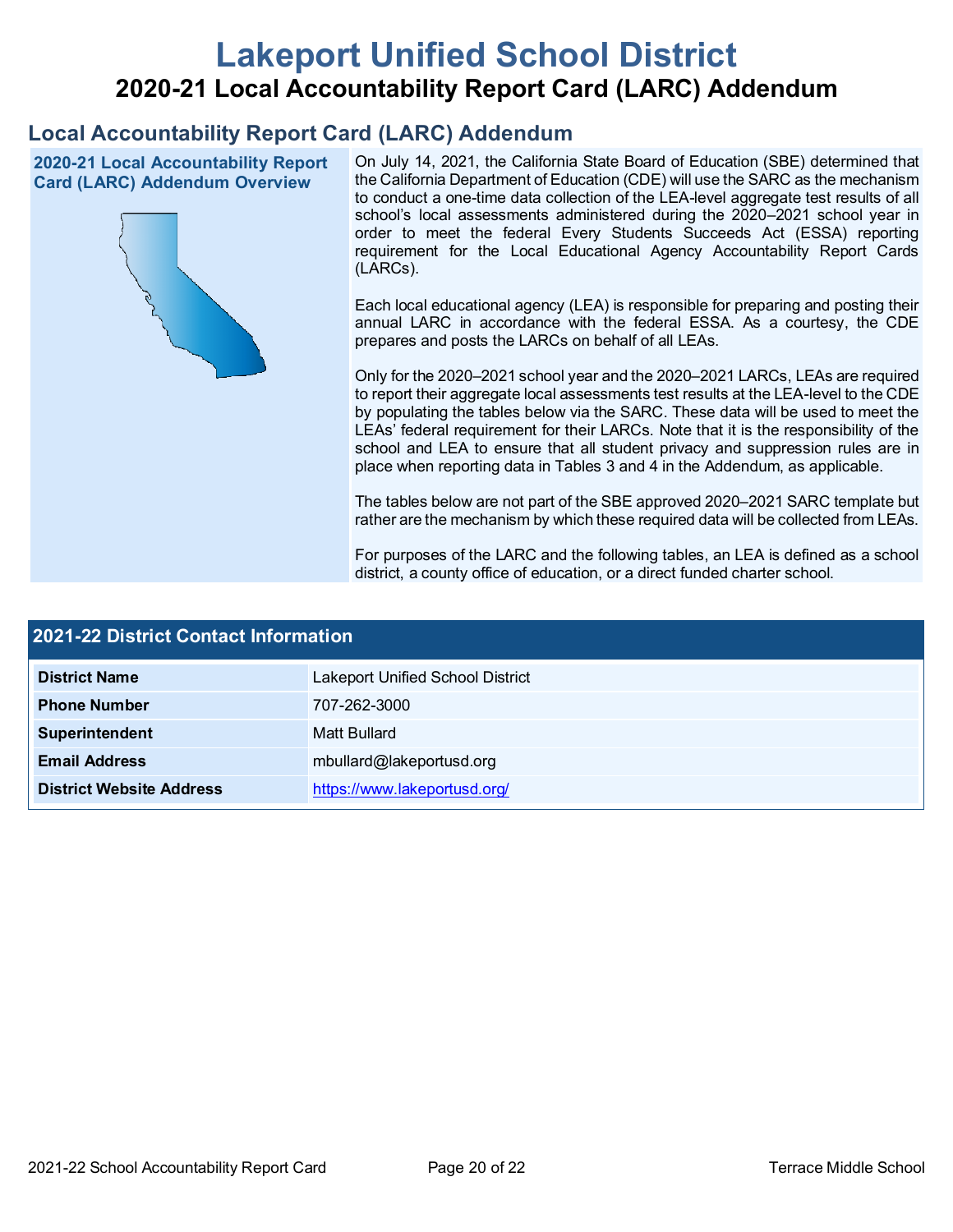## **2020-21 CAASPP Test Results in ELA by Student Group**

This table displays CAASPP test results in ELA by student group for students grades three through eight and grade eleven taking and completing a state-administered assessment. The CDE will populate this table for schools in cases where the school administered the CAASPP assessment. In cases where the school administered a local assessment instead of CAASPP, the CDE will populate this table with "NT" values, meaning this school did not test students using the CAASPP. See the local assessment(s) table for more information.

| <b>CAASPP</b><br><b>Student Groups</b>               | <b>CAASPP</b><br><b>Total</b><br><b>Enrollment</b> | <b>CAASPP</b><br><b>Number</b><br><b>Tested</b> | <b>CAASPP</b><br><b>Percent</b><br><b>Tested</b> | <b>CAASPP</b><br><b>Percent</b><br><b>Not Tested</b> | <b>CAASPP</b><br><b>Percent</b><br>Met or<br><b>Exceeded</b> |
|------------------------------------------------------|----------------------------------------------------|-------------------------------------------------|--------------------------------------------------|------------------------------------------------------|--------------------------------------------------------------|
| <b>All Students</b>                                  | 738                                                | 616                                             | 83.47                                            | 16.53                                                | 29.62                                                        |
| Female                                               | 363                                                | 299                                             | 82.37                                            | 17.63                                                | 32.77                                                        |
| <b>Male</b>                                          | 375                                                | 317                                             | 84.53                                            | 15.47                                                | 26.67                                                        |
| American Indian or Alaska Native                     | 78                                                 | 49                                              | 62.82                                            | 37.18                                                | 10.20                                                        |
| Asian                                                | 15                                                 | 13                                              | 86.67                                            | 13.33                                                | 53.85                                                        |
| <b>Black or African American</b>                     | 15                                                 | 12                                              | 80.00                                            | 20.00                                                | 33.33                                                        |
| <b>Filipino</b>                                      | $\overline{\phantom{a}}$                           | --                                              | --                                               | $\qquad \qquad \blacksquare$                         | $\overline{\phantom{m}}$                                     |
| <b>Hispanic or Latino</b>                            | 263                                                | 227                                             | 86.31                                            | 13.69                                                | 25.00                                                        |
| Native Hawaiian or Pacific Islander                  | $\overline{\phantom{a}}$                           | --                                              | $-$                                              | --                                                   | --                                                           |
| <b>Two or More Races</b>                             | 40                                                 | 32                                              | 80.00                                            | 20.00                                                | 28.13                                                        |
| <b>White</b>                                         | 318                                                | 274                                             | 86.16                                            | 13.84                                                | 34.19                                                        |
| <b>English Learners</b>                              | 87                                                 | 76                                              | 87.36                                            | 12.64                                                | 9.46                                                         |
| <b>Foster Youth</b>                                  | 27                                                 | 20                                              | 74.07                                            | 25.93                                                | 5.00                                                         |
| <b>Homeless</b>                                      | 166                                                | 118                                             | 71.08                                            | 28.92                                                | 15.52                                                        |
| <b>Military</b>                                      |                                                    | $-$                                             |                                                  | --                                                   | --                                                           |
| <b>Socioeconomically Disadvantaged</b>               | 556                                                | 453                                             | 81.47                                            | 18.53                                                | 26.67                                                        |
| <b>Students Receiving Migrant Education Services</b> | 14                                                 | 12                                              | 85.71                                            | 14.29                                                | 9.09                                                         |
| <b>Students with Disabilities</b>                    | 96                                                 | 76                                              | 79.17                                            | 20.83                                                | 13.16                                                        |